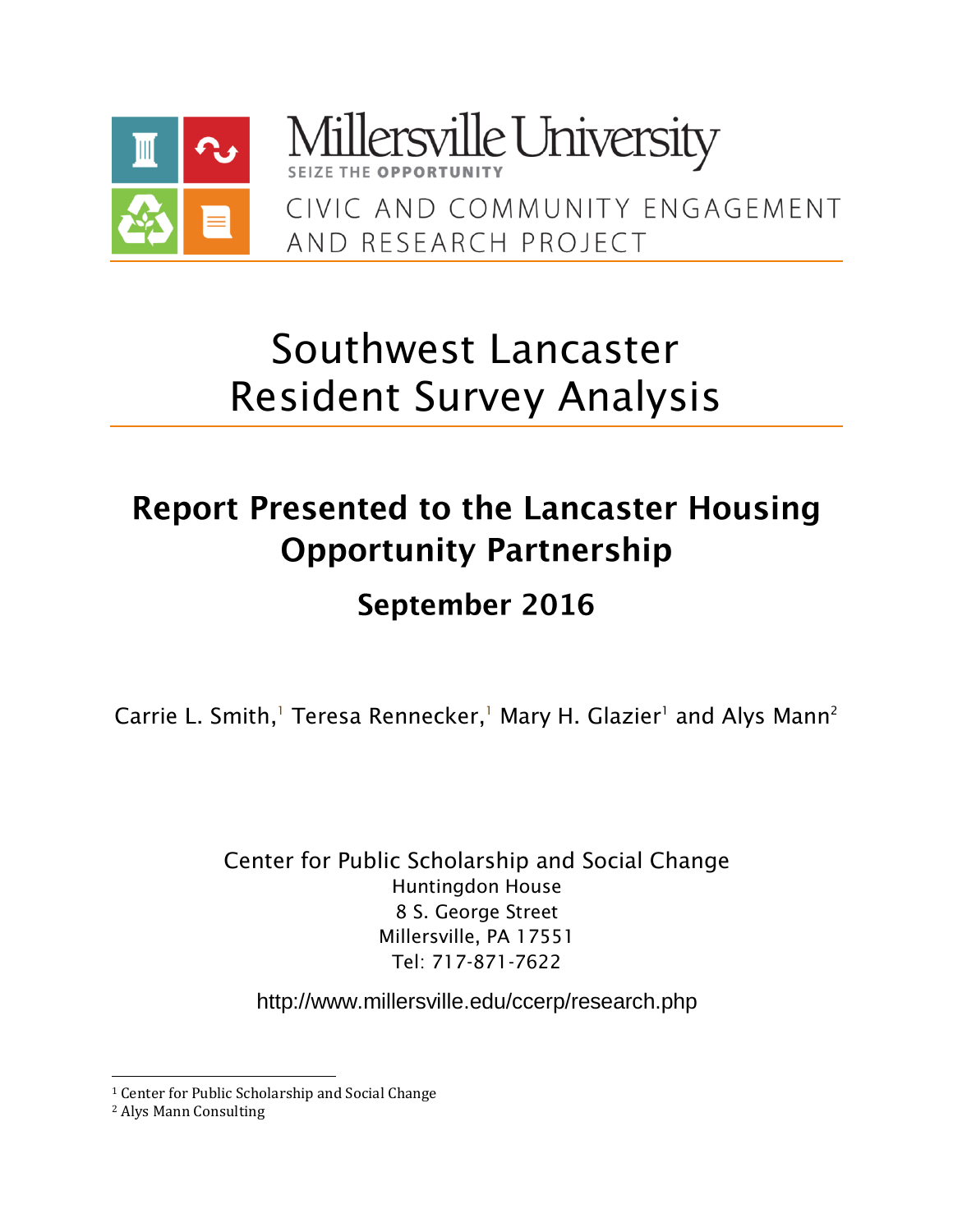# **Introduction**

With support from the Wells Fargo Regional Foundation, Lancaster Housing Opportunity Partnership (LHOP) is working to revitalize the southwest neighborhood in Lancaster, PA through a community planning effort. In 2015, a neighborhood survey was conducted to garner information about resident perceptions within the neighborhood, including levels of residents' confidence in the neighborhood and neighborhood trends over the past three years. This information will be used to support LHOP's future revitalization planning efforts. The data will also serve as a baseline against which to measure changes following future implementation efforts.

# Methodology

The Millersville University's Center for Public Scholarship and Social Change (CPSSC) conducted the survey in consultation with Success Measures, a national community development evaluation organization. Success Measures provided the format of the survey, created most of the questions and specified the sampling plan and instructions regarding administration of the survey. CPSSC obtained from the city of Lancaster a list of the 2364 households in the designated area and randomly selected 1652 households to survey. Millersville students employed by the CPSSC partnered with community residents in their efforts to reach residents selected for the survey. The survey staff made at least three attempts to secure a completed survey from each selected household. There were both English and Spanish versions of the survey used and Spanish speaking survey staff administered the survey to people unable to complete the survey in English. The survey effort began on June 29, 2015 and ended on November 15, 2015. A total of 292 residents completed the surveys, yielding a response rate of 17.7%. It is important to note that the percentage of renters that completed the survey is less than the percentage of renteroccupied households in the survey area. This is due to a higher refusal rate on the part of renters to complete the survey and difficulty accessing some of the rental units.

In general, the survey had a margin of error of plus or minus 5.4 percentage points at the 95% confidence level (that is, we can be 95% sure that the actual percentages for the survey are within 5.4 percentage points of the numbers reported from the survey). Many respondents did not answer every question, with the result that the margin of error is larger for certain questions. The margin of error increases substantially when survey responses are broken down into greater detail, for example when the report examines whether the respondent is an owner or a renter.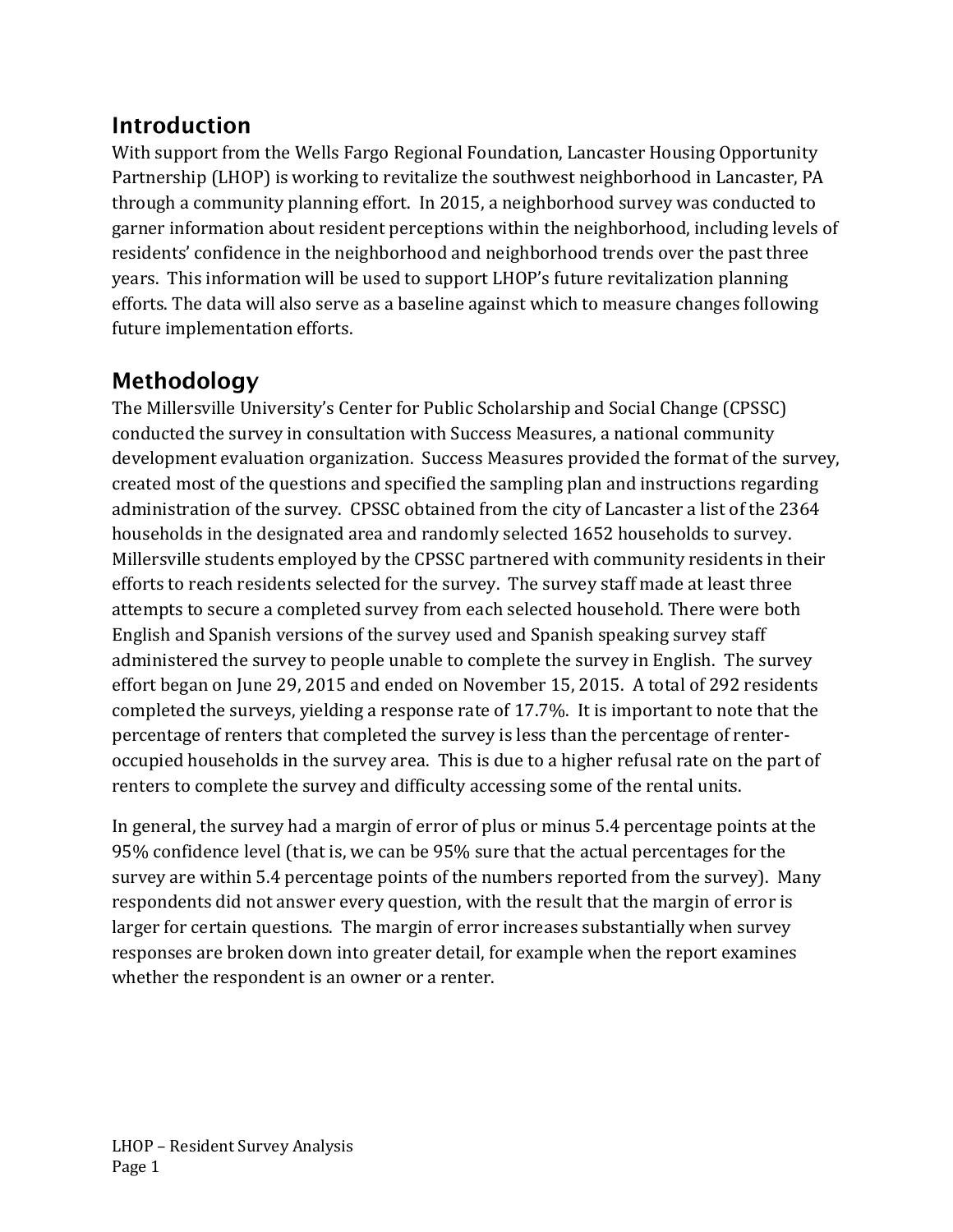# **Key Findings**

The answers provided to the survey provide insight into the respondents' views of their neighborhood and their experiences living there. This report will highlight key issues concerning the length of time that people have lived in the neighborhood, reasons for living there and how satisfied they are living in this part of Lancaster City. The discussion will also examine how much of a sense of community there is in this neighborhood, what aspects of the quality of life in the neighborhood are positive and what aspects are not. Finally, it will consider whether respondents think that the neighborhood has improved and whether the residents expect the neighborhood to change in a positive direction.<sup>3</sup>

Throughout the discussion of these topics, differences between renters and owners will be noted where those differences are statistically significant. <sup>4</sup> With regard to most items, the differences in responses given by renters and home owners were not statistically significant.

# **Demographic Characteristics of Residents in Sample**

# **Rent or Own**

A majority (54%) of the respondents reported that they rent their home. Forty-three percent of the respondents own their own homes. Three percent of the sample reported that they live in someone else's home and consider themselves neither home owners nor renters. Subsequent comparisons will be between renters and home owners only.



l <sup>3</sup> All survey responses are found in Appendix A

<sup>4</sup>The general accepted level for accepting statistical significance is 0.05, which means that there is 5% possibility that the differences are due to error or chance. The closer the level of statistical significance is to zero, the more we can assume that the sample differences observed do exist in the larger population.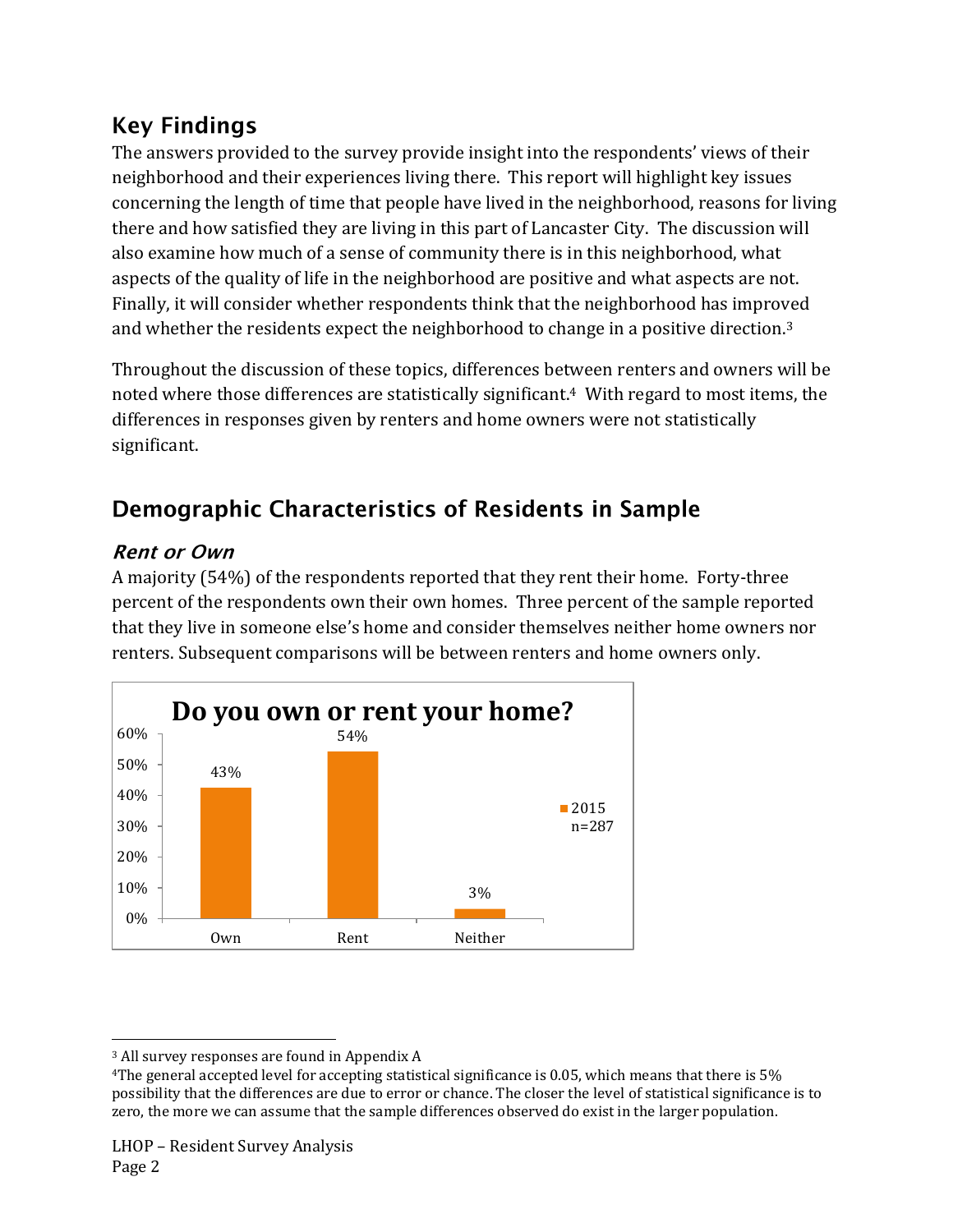# **Length of Time in the Community**

A majority (52%) of the respondents reported having lived in this community for six years or more. Although 15% reported having lived less than one year in the neighborhood, 13% had lived there more than thirty years.

People who rented their homes were more likely to have lived in the neighborhood for a short period of time. Twenty-six percent of renters had lived in the neighborhood less than one year, in comparison to 3% of the home owners. On the other hand, 32% of the renters had lived in the neighborhood for six years or more whereas more than three quarters (76%) of the home owners resided in that neighborhood at least six years. These differences are statistically significant at the 0.000 level.

# **Level of Education**

Most respondents reported having either a high school education (37%) or some college or advanced training (38%). The rest of the responses are distributed as follows:

- Less than high school  $-11\%$
- Bachelor's degree  $-12\%$
- Advanced degree 5%

There are differences between home owners and renters with regard to educational attainment. Home owners are nearly twice as likely to have at least a bachelor's degree (23%) as are renters (12%). These differences are statistically significant at the 0.024 level.

# Children under 18 of Age Living in the Home

Nearly equal percentages of respondents have children less than 18 years of age living with them. Forty-eight percent of respondents have children under 18 living with them and 52% do not.

Renters and owners differ in terms of the likelihood that there are children under the age of 18 in the home. Sixty-seven percent of home owners do not have children under the age of 18 residing with them whereas 60% of renters do. These differences are statistically significant at the 0.000 level.

# **Living in this Community**

# **Majors Reasons to Live in this Community**

When asked to name "*the major reason you decided to live in this community*", *t*he most frequent answer respondents provided was to be near friends and family. The affordability of housing is another important factor. Of those who said "something else", answers ranged greatly, from the homes providing more space or a backyard, to respondents having friends or family connections to the community. Some respondents discussed the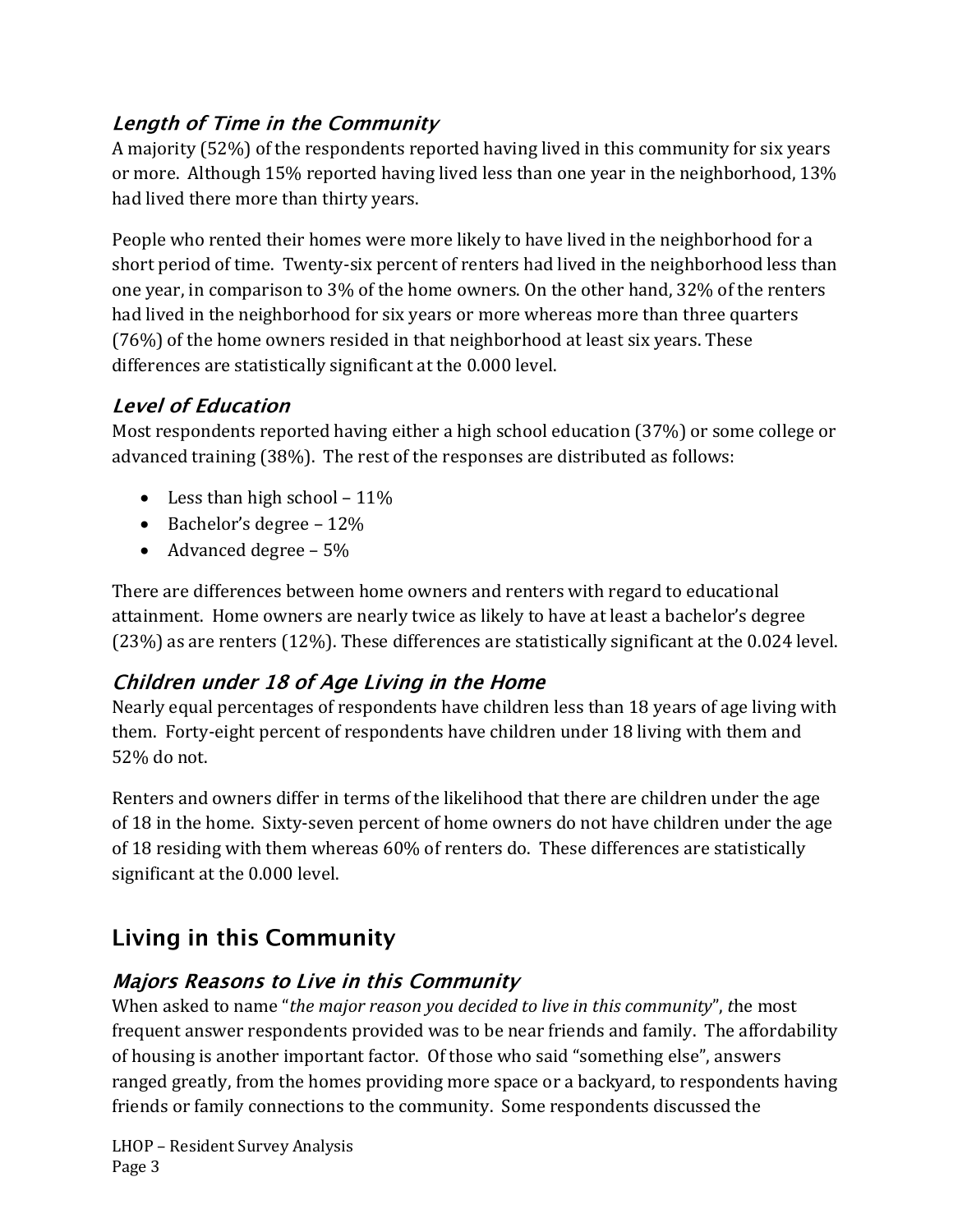community being close to certain amenities like schools, doctors, stores, and a few specifically mentioned the presence of St. Joseph Roman Catholic Church as the reason they were living there.



# **Resident Satisfaction**

Overall, residents seem to be satisfied living in the community. Two thirds of the residents would recommend the neighborhood to someone as a good place to live. However, the responses are less positive when asked if they would recommend this community to families with children and to elderly persons. Fifty-seven percent of respondents would recommend the neighborhood to families with children and only 50% would recommend the neighborhood to seniors.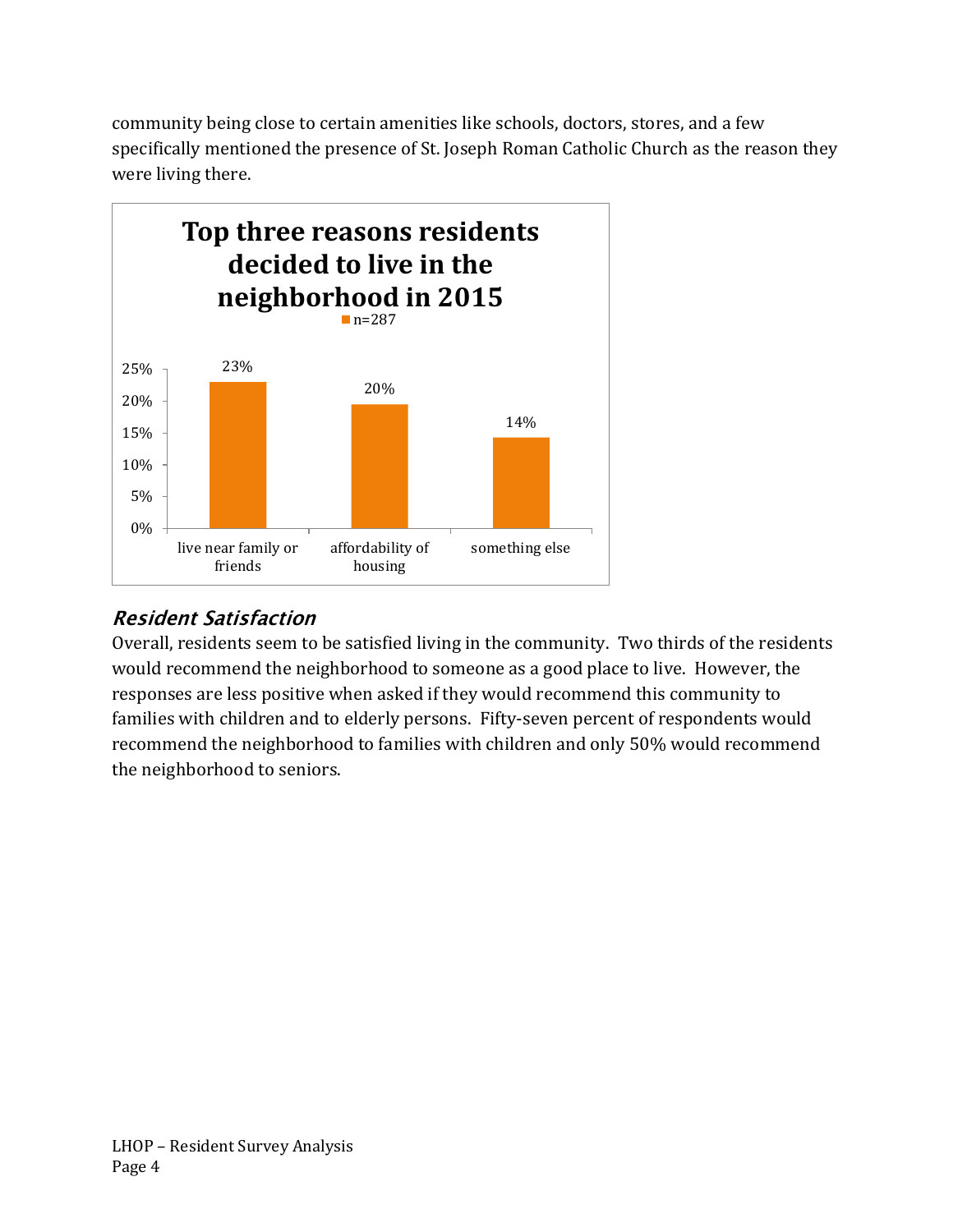

When asked, "*Overall, considering everything, how satisfied would you say you are living in this community*", three-quarters of respondents responded that they are at least somewhat satisfied. Satisfaction rates were similar for both owners and renters.

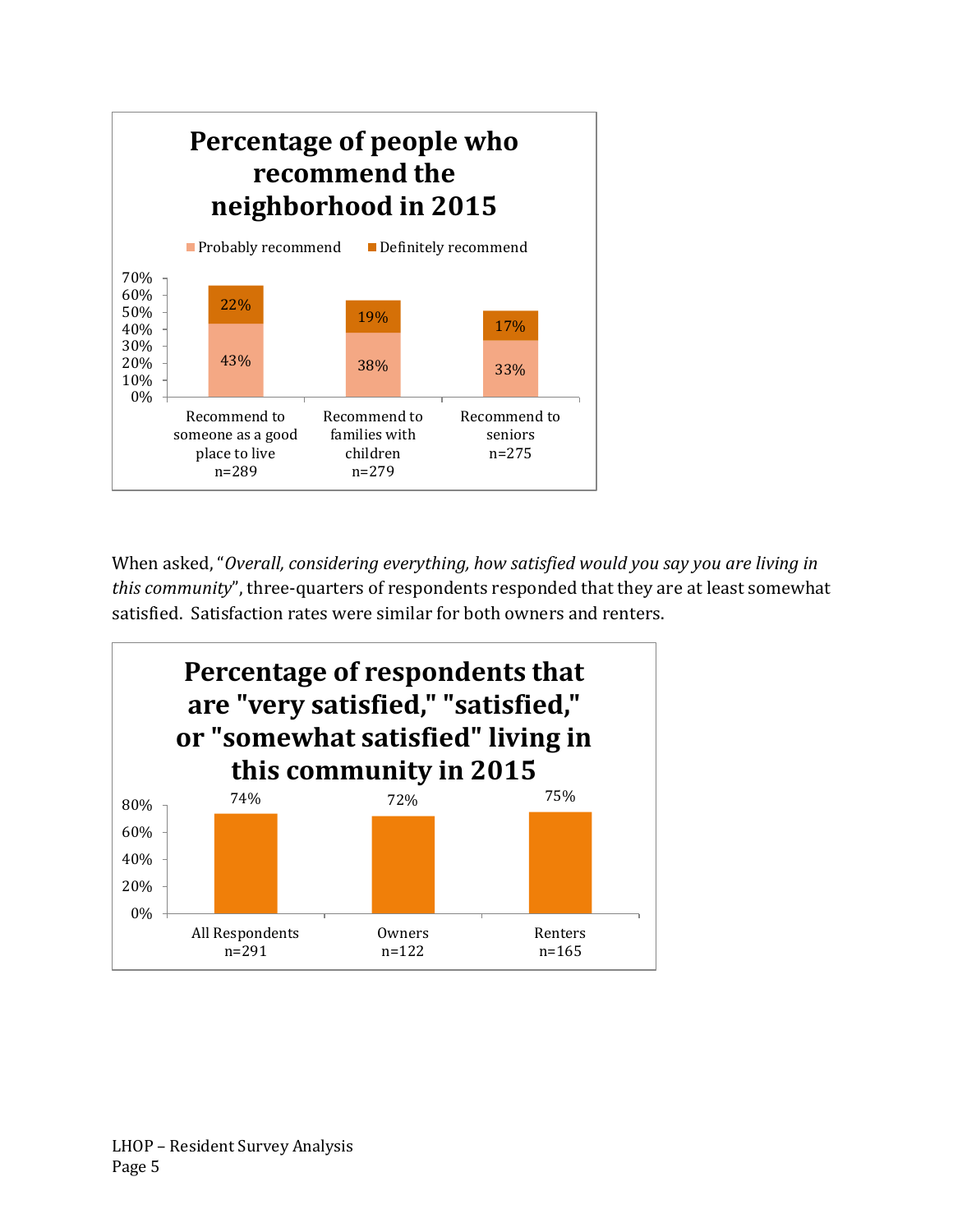

# Desire to Stay in this Community

Another way of measuring satisfaction is to ask people, *"If you had the choice, would you continue to live in the community".* In response to that question, just over half of respondents said they would continue to live in the neighborhood if they were given a choice.



There was no statistically significant difference between renters and owners as to whether they would continue to live in the neighborhood if they had a choice. However, in response to the question posed to renters, "*Would you consider buying a house in this neighborhood*", 58% said that they would not.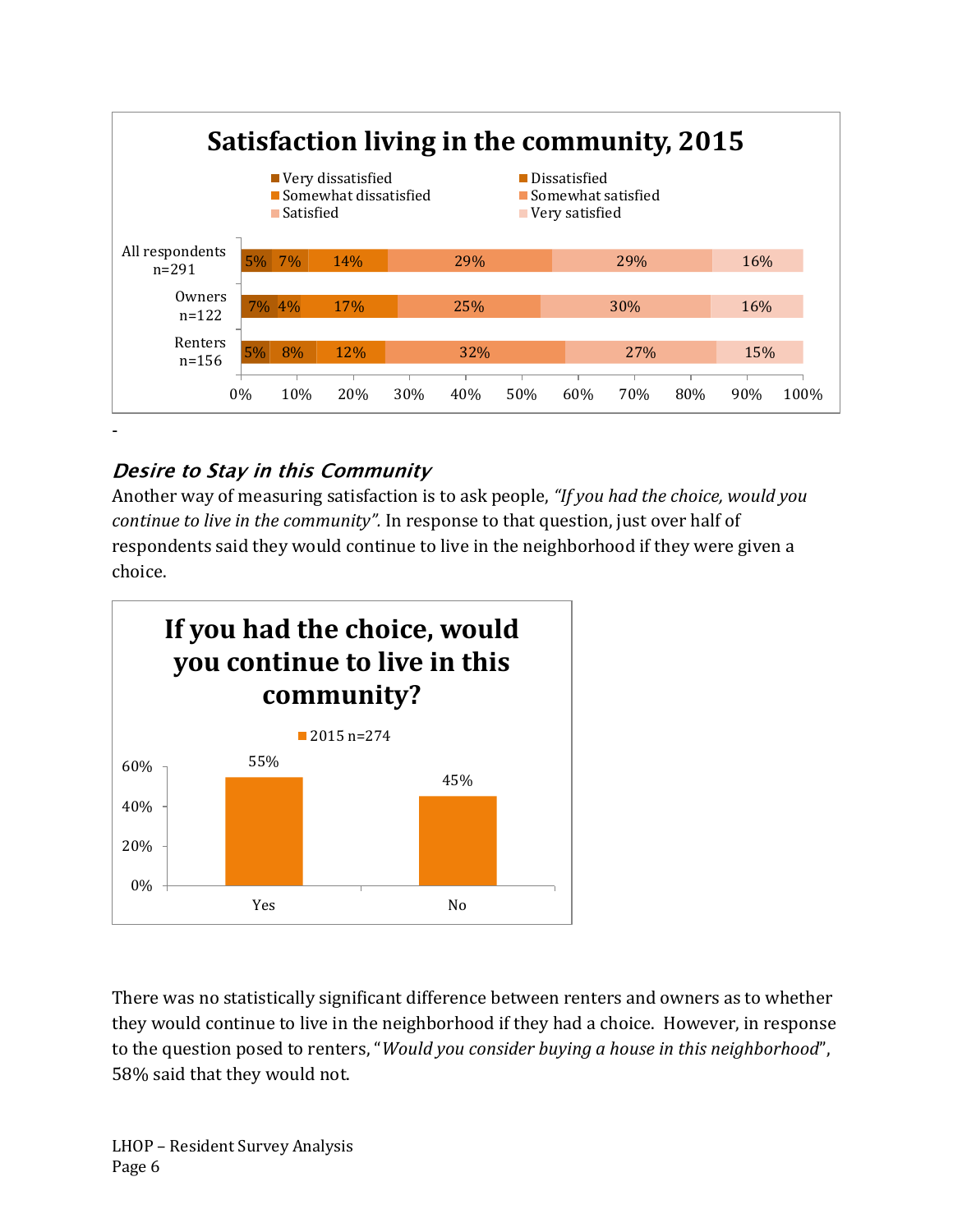

The respondents who said that they would not want to buy a home in the neighborhood were most likely to note crime and safety issues as the reason why. In contrast, those who currently rent but would like to purchase a house in the neighborhood reported that their personal financial situation has kept them from doing that.

| <b>Reason I have not</b><br>purchased a house in the<br>neighborhood | I would like to buy a<br>home in the<br>neighborhood | I do not want to buy a<br>home in the<br>neighborhood |
|----------------------------------------------------------------------|------------------------------------------------------|-------------------------------------------------------|
| Crime/safety issues                                                  | 16%                                                  | 53%                                                   |
| <b>Personal financial situation</b>                                  | 54%                                                  | 21%                                                   |

### **Positive and Negative Aspects of the Community**

In order to gain a better understanding of residents' attitudes toward their neighborhood, the survey asked respondents to list the things they liked best and the things they liked least about living in the community. The majority of respondents said the best thing about the community is their home or apartment. The second most frequent response was "my neighbors." Many respondents noted the affordability of housing as a positive feature of living in this neighborhood. The chart below shows that the proximity of the community to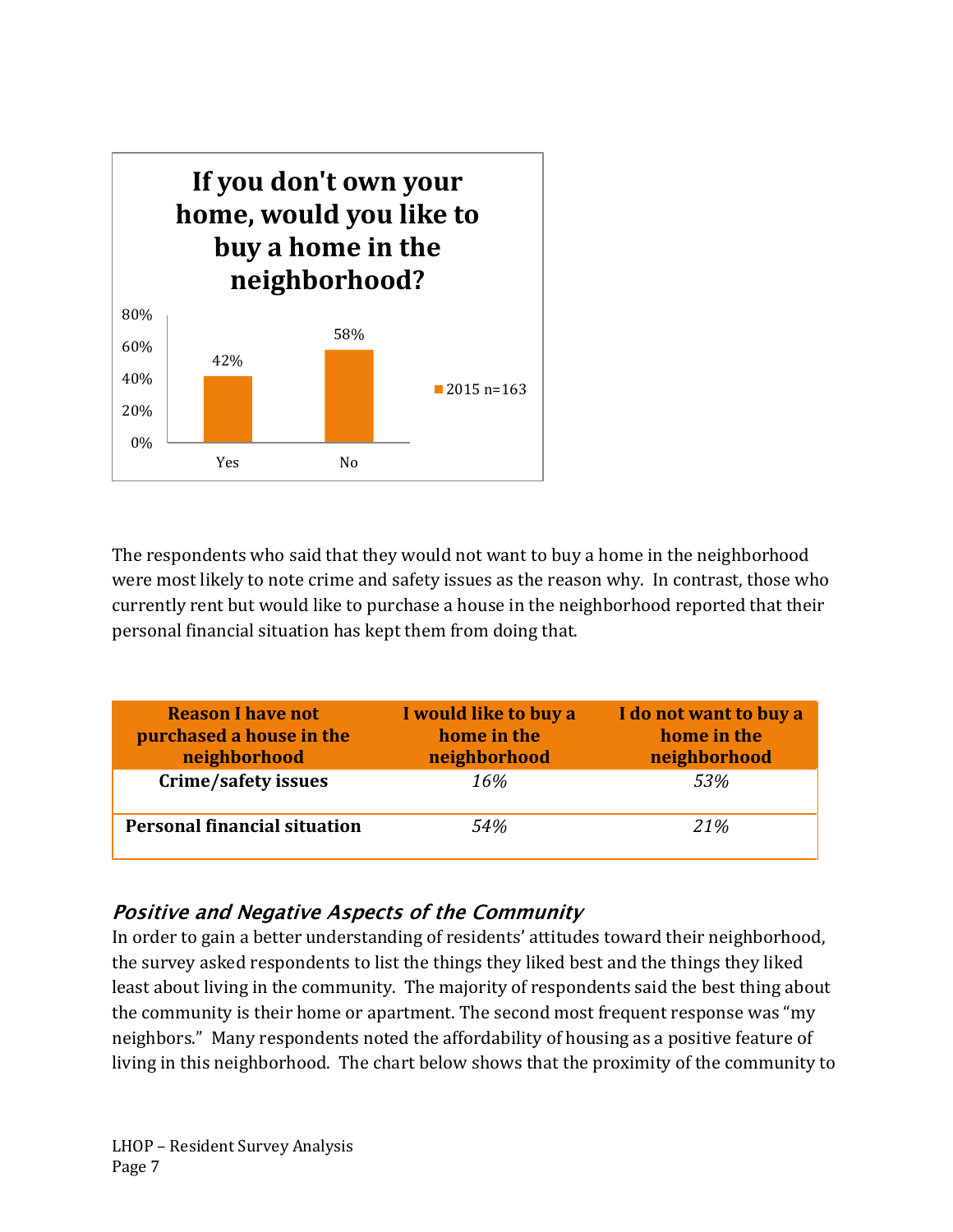work and to amenities such as goods, services and transportation were also frequently mentioned.



Safety in the community tops the list of characteristics respondents like least. While neighbors are among the list of things respondents like best, neighbors are also among the things respondents like least. Of those that selected "other," the most frequent items listed included crime, drugs or other safety concerns, noise, and parking. A number of respondents expressed displeasure with the schools their children attend as a result of living in the neighborhood.

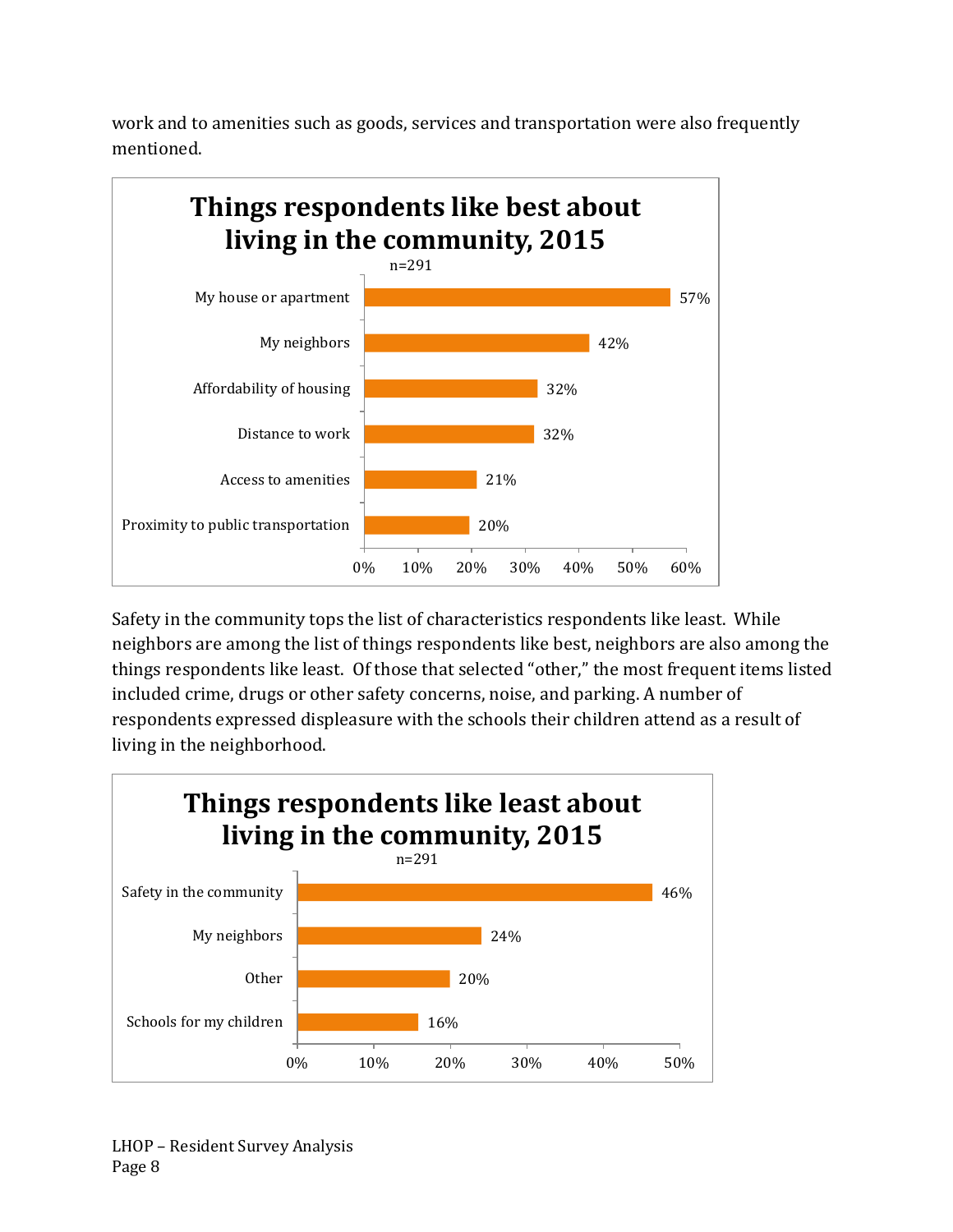# **Rating Various Aspects of the Community**

The survey asked respondents to rate aspects of life within the community in order more precisely to determine which are satisfactory and which need improvement. The answers ranged widely.

A majority of respondents rate transportation and the friendliness of their neighbors as very good or good. Next most highly ranked are the quality of public services, goods and services available for purchase, access to employment centers and affordability of homes.

Physical condition of public spaces ranked lowest, with only 25% of respondents rating it good or very good. Respondents also ranked safety in the community very poorly with only 28% of respondents viewing safety in the community as very good or good.

Home owners and renters did not differ in their ratings, with one exception. Sixty percent of renters compared with 75% of home owners rated access to transportation in the community as good or very good. These differences are statistically significant at the 0.007 level.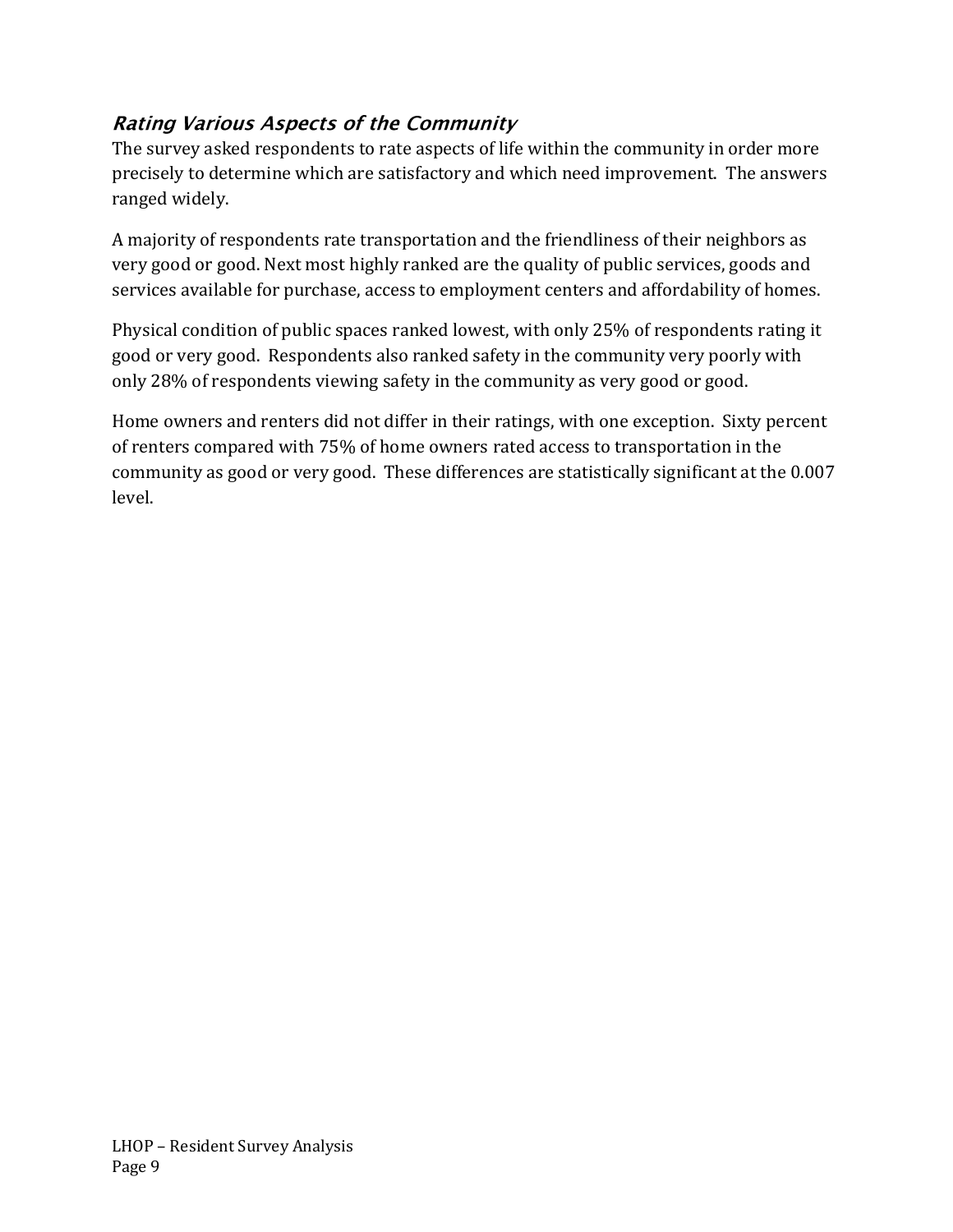

# **Homes in Need of Repairs or Upgrades**

When asked whether their home needed any repairs or upgrades, a majority (76%) of respondents answered that it did. Although a majority of renters (68%) said that their house needed repairs or upgrades, a significantly larger percentage of home owners (86%) responded "yes" to that question. These results are also statistically significant at the 0.003 level.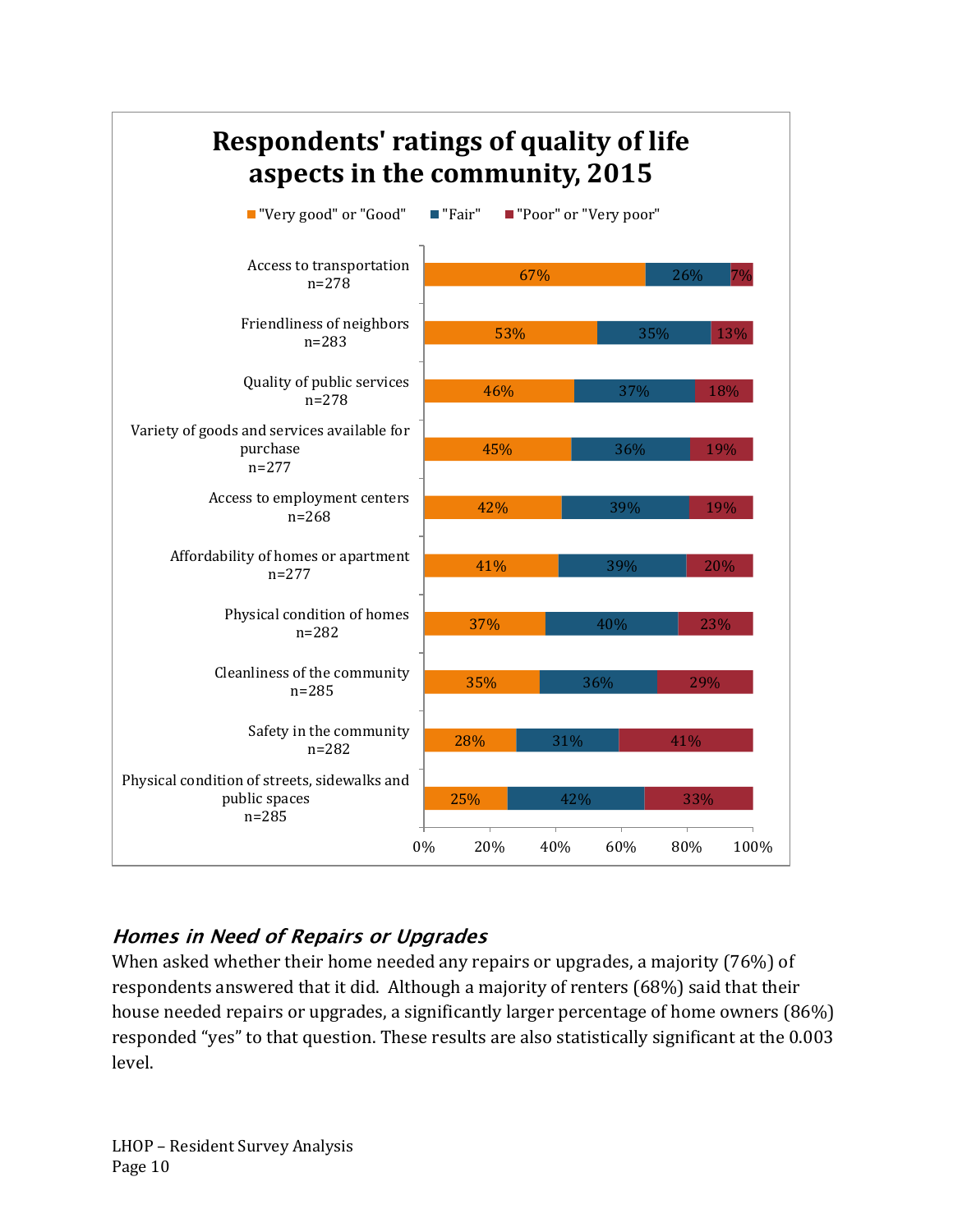# **Sense of Community**

The survey results suggest that there is a sense of community in this neighborhood, although, on a number of items, it appears to be stronger for those who own their homes in comparison to renters. The survey asked a series of questions designed to measure the extent to which residents were well connected with each other. These items included questions on how many neighbors the respondents regularly speak with for at least five minutes and whether they think residents are willing to help out with various forms of assistance, including giving someone a ride, picking up mail and checking up on an elderly neighbor.

About 86% of respondents say they speak with at least 1 neighbor regularly. Just under half say they speak with 1 to 3 neighbors regularly and 14% say they don't speak to their neighbors regularly.



To measure social cohesion, respondents were asked what they felt the likelihood is that neighbors would help each other out in six different situations. A majority of respondents said that it is likely neighbors will help with regard to five of the situations. Only 40% of respondents said that they think neighbors would help if someone needed a ride somewhere.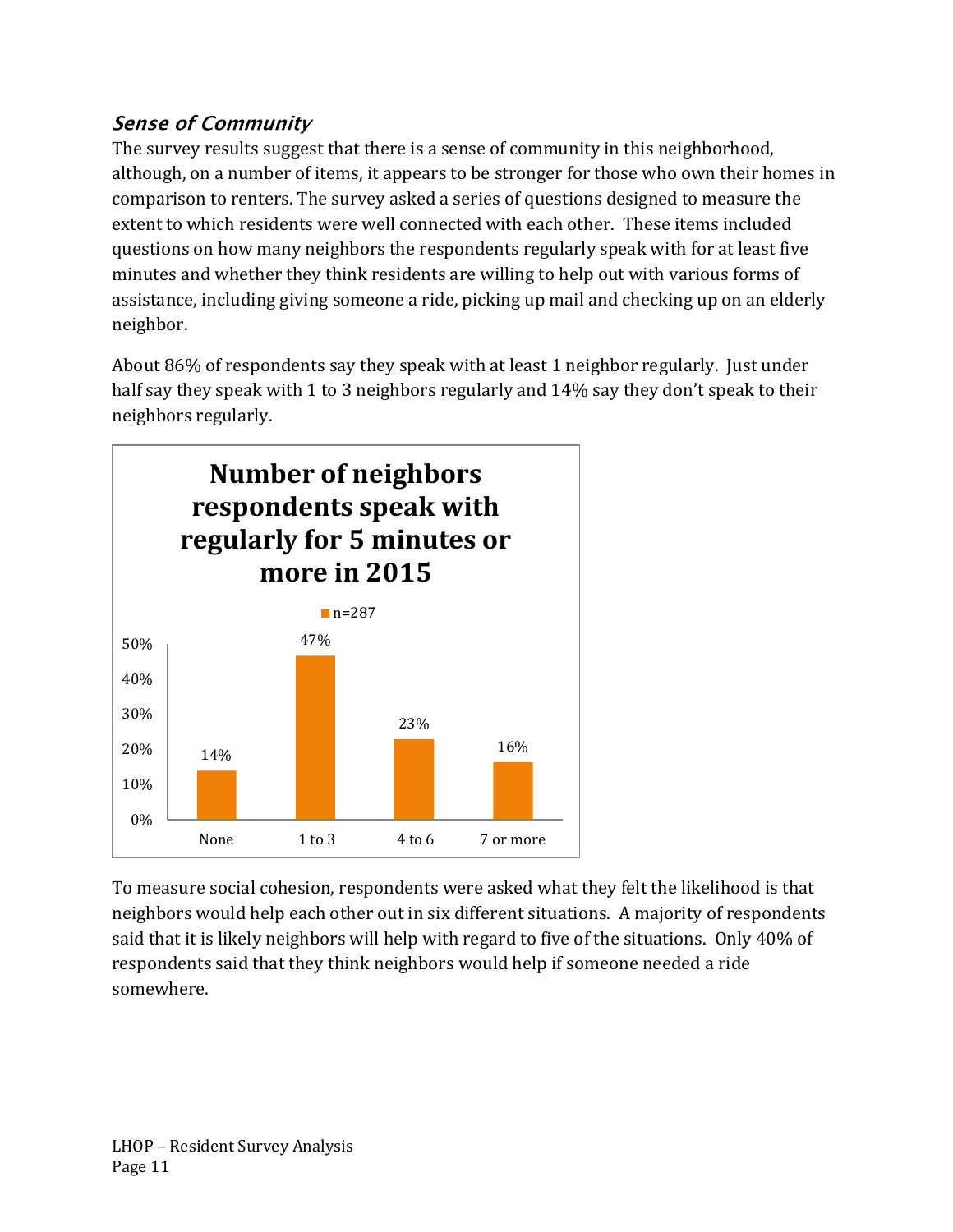| Likelihood people in the community will help out in the following                 |                            |                                              |  |  |  |
|-----------------------------------------------------------------------------------|----------------------------|----------------------------------------------|--|--|--|
| <b>situations</b>                                                                 |                            |                                              |  |  |  |
|                                                                                   | % Likely or<br>Very likely | % Not very<br>likely or Not at<br>all likely |  |  |  |
| You needed a favor, such as picking up mail or<br>borrowing a tool                | 60%                        | 21%                                          |  |  |  |
| An elderly neighbor needed someone to<br>periodically check on him or her         | 56%                        | 23%                                          |  |  |  |
| You needed someone to watch your home when<br>you were away                       | 51%                        | 31%                                          |  |  |  |
| A package was delivered when you were not at<br>home and it needed to be accepted | 50%                        | 28%                                          |  |  |  |
| A neighbor needed someone to take care of a<br>child in an emergency              | 50%                        | 27%                                          |  |  |  |
| You needed a ride somewhere                                                       | 40%                        | 36%                                          |  |  |  |

However, comparing the perceptions of respondents who are home owners with those who are renters reveals clear differences. For four of the six items, home owners much more frequently than renters express the view that it is very likely or likely that people in the community would help out. Conversely, in each example, renters are much more likely than home owners to respond that it is not very likely or not likely at all that someone would help out.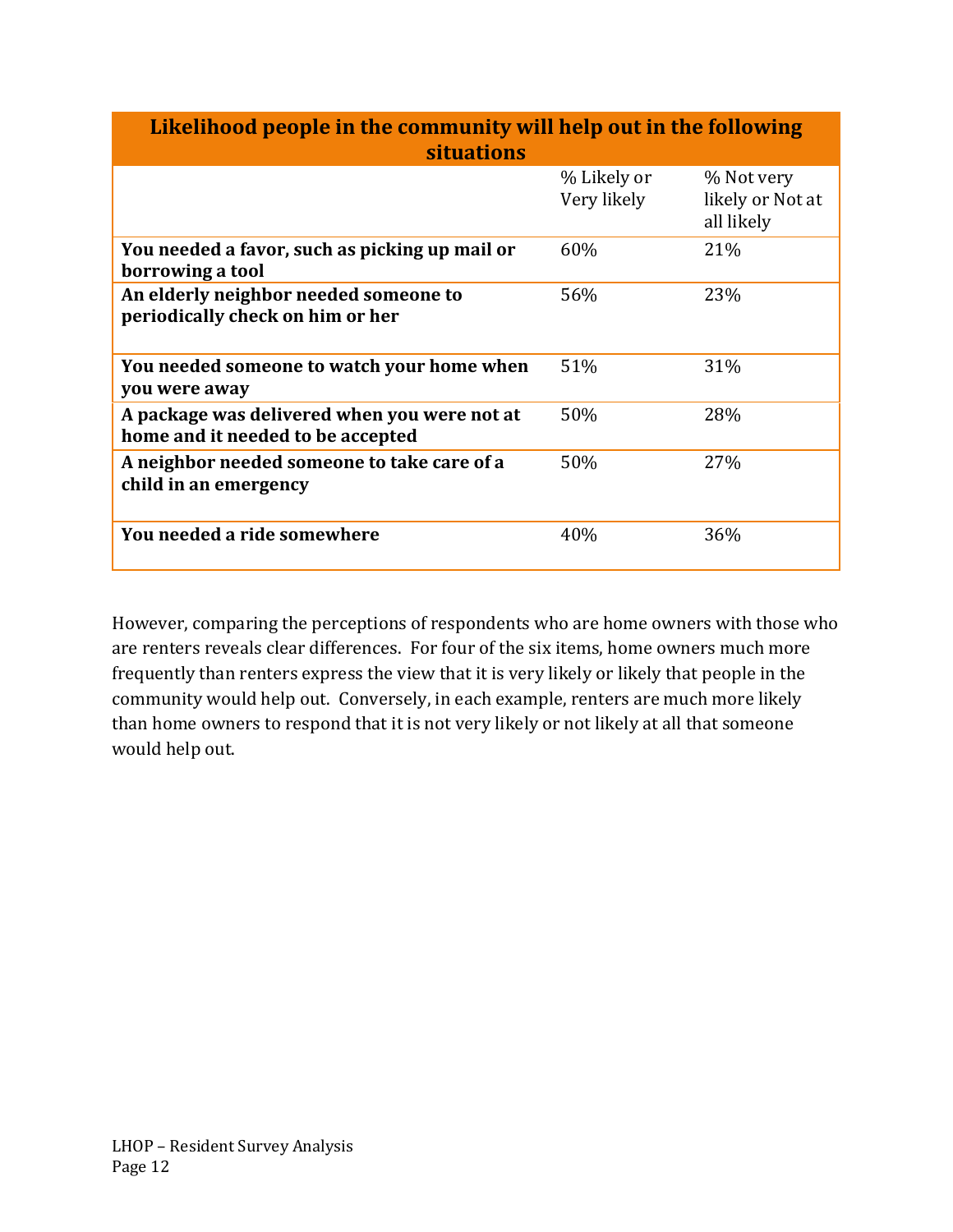| еписнном или ребрю не ию соннимно, они нер сонрагных<br>owners and renters |                       |                               |                                              |                                                     |  |  |  |  |
|----------------------------------------------------------------------------|-----------------------|-------------------------------|----------------------------------------------|-----------------------------------------------------|--|--|--|--|
|                                                                            | <b>Rent or</b><br>Own | % Likely<br>or Very<br>likely | % Not very<br>likely or Not<br>at all likely | <b>Statistical</b><br>Significance<br><b>Levels</b> |  |  |  |  |
| An elderly neighbor needed<br>someone to periodically                      | Owners                | 68%                           | 12%                                          | 0.001                                               |  |  |  |  |
| check on him or her                                                        | Renters               | 47%                           | 35%                                          |                                                     |  |  |  |  |
| You needed someone to<br>watch your home when you                          | Owners                | 63%                           | 20%                                          | 0.001                                               |  |  |  |  |
| were away                                                                  | Renters               | 40%                           | 41%                                          |                                                     |  |  |  |  |
| A package was delivered<br>when you were not at home                       | Owners                | 62%                           | 19%                                          | 0.005                                               |  |  |  |  |
| and it needed to be accepted                                               | Renters               | 40%                           | 36%                                          |                                                     |  |  |  |  |
| A neighbor needed someone<br>to take care of a child in an                 | Owners                | 53%                           | 19%                                          | 0.012                                               |  |  |  |  |
| emergency                                                                  | Renters               | 46%                           | 35%                                          |                                                     |  |  |  |  |

**Likelihood that people in the community will help comparing** 

Another measure of social cohesion within a neighborhood is whether or not respondents feel neighbors will work together to fix a problem. Just under half of respondents say they agree or strongly agree neighbors would work together. About one-third say they neither agree nor disagree that neighbors would work together. Differences between home owners and renters were not statistically significant.

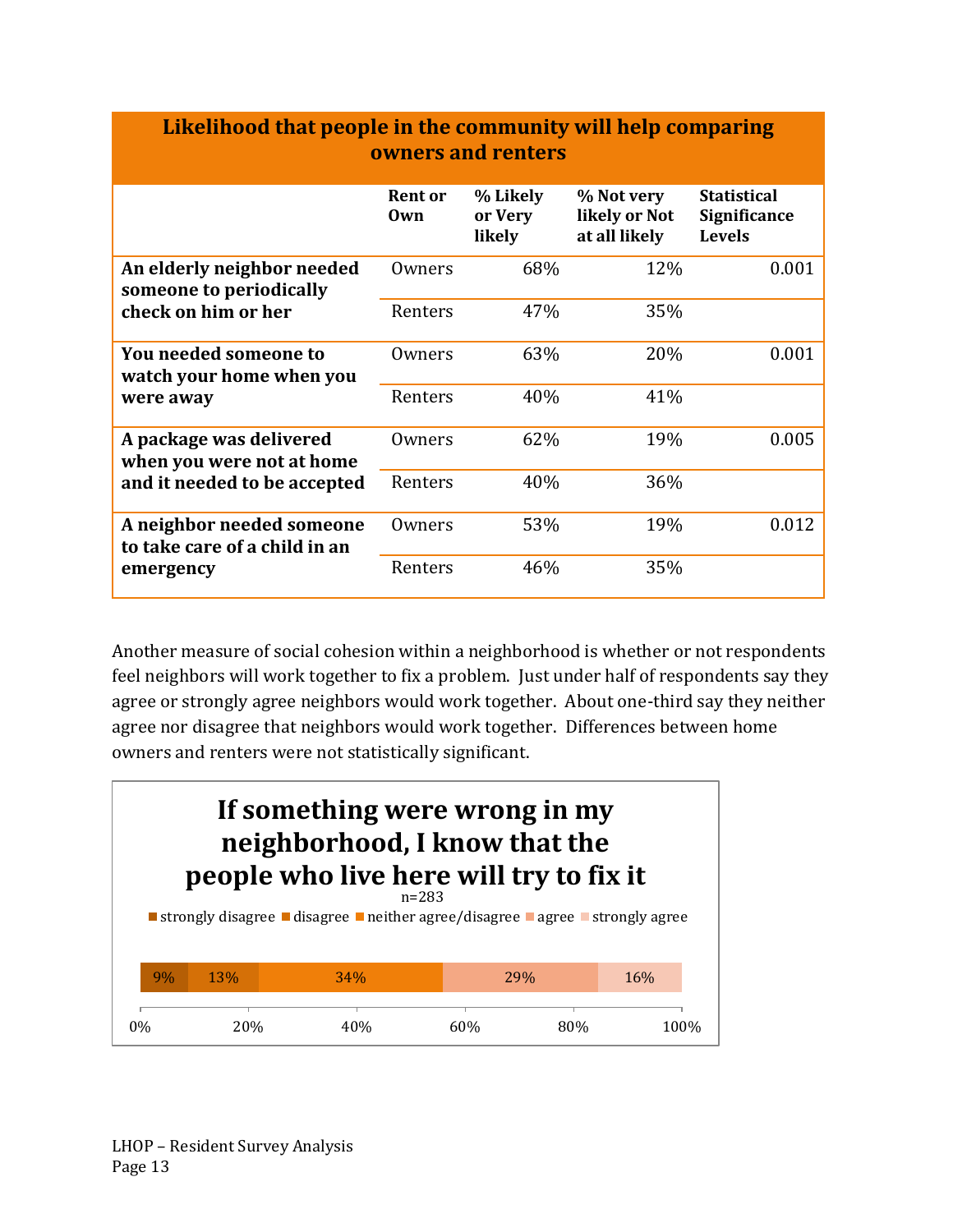# **Neighborhood Change**

Respondents were also asked about how ten quality of life aspects have changed over the last three years. Friendliness of neighborhoods was most likely to have been judged to be improved. Respondents were most negative regarding the change in safety in the community. Thirty-two percent of respondents feel it has declined some or declined a lot over the past three years. There are no significant differences between renters and owners with regard to perceptions as to how aspects of the community have changed.

| Change in quality of life aspects over the past three years |              |             |  |  |  |
|-------------------------------------------------------------|--------------|-------------|--|--|--|
|                                                             | $\%$         | $\%$        |  |  |  |
|                                                             | Improved     | Declined    |  |  |  |
|                                                             | or           | some or     |  |  |  |
|                                                             | Improved a   | Declined a  |  |  |  |
|                                                             | lot over the | lot over    |  |  |  |
|                                                             | past three   | the past    |  |  |  |
|                                                             | years        | three years |  |  |  |
| <b>Access to transportation</b>                             | 29%          | 7%          |  |  |  |
| Variety of goods and services available for purchase        | 33%          | 10%         |  |  |  |
| <b>Friendliness of neighbors</b>                            | 34%          | 15%         |  |  |  |
| <b>Quality of public services</b>                           | 28%          | 12%         |  |  |  |
| <b>Access to employment centers</b>                         | 25%          | 13%         |  |  |  |
| <b>Physical condition of homes</b>                          | 26%          | 26%         |  |  |  |
| <b>Affordability of homes or apartment</b>                  | 20%          | 24%         |  |  |  |
| <b>Cleanliness of the community</b>                         | 26%          | 30%         |  |  |  |
| Physical condition of streets, sidewalks and public spaces  | 22%          | 32%         |  |  |  |
| Safety in the community                                     | 17%          | 47%         |  |  |  |

Finally, respondents were asked "compared to three years ago, how has this community changed overall". Only 27% percent answered that the community had improved in this time period. Renters and home owners answered similarly.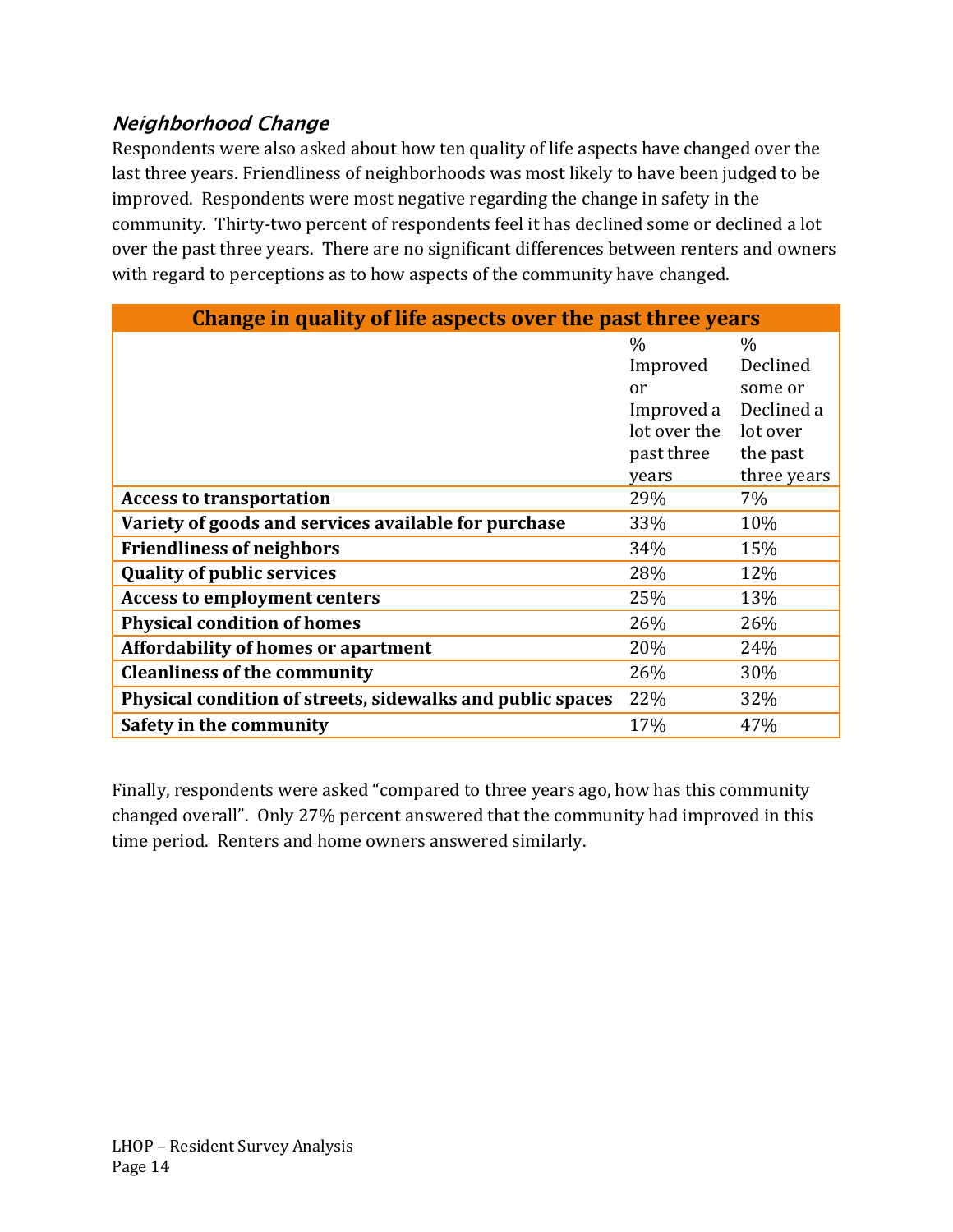

Despite generally negative views about past changes, respondents appear somewhat more optimistic about the future of the neighborhood. However, fewer than half of respondents report they feel the community will improve a lot or improve some over the next three years. Renters and home owners expressed similar views.



# **Conclusions and Discussion**

A key finding to emphasize in this report is that the respondents do report positive experiences living in this community. A sizable percentage (24%) of respondents indicated that one of their top reasons for living in this community is to be close to family or friends.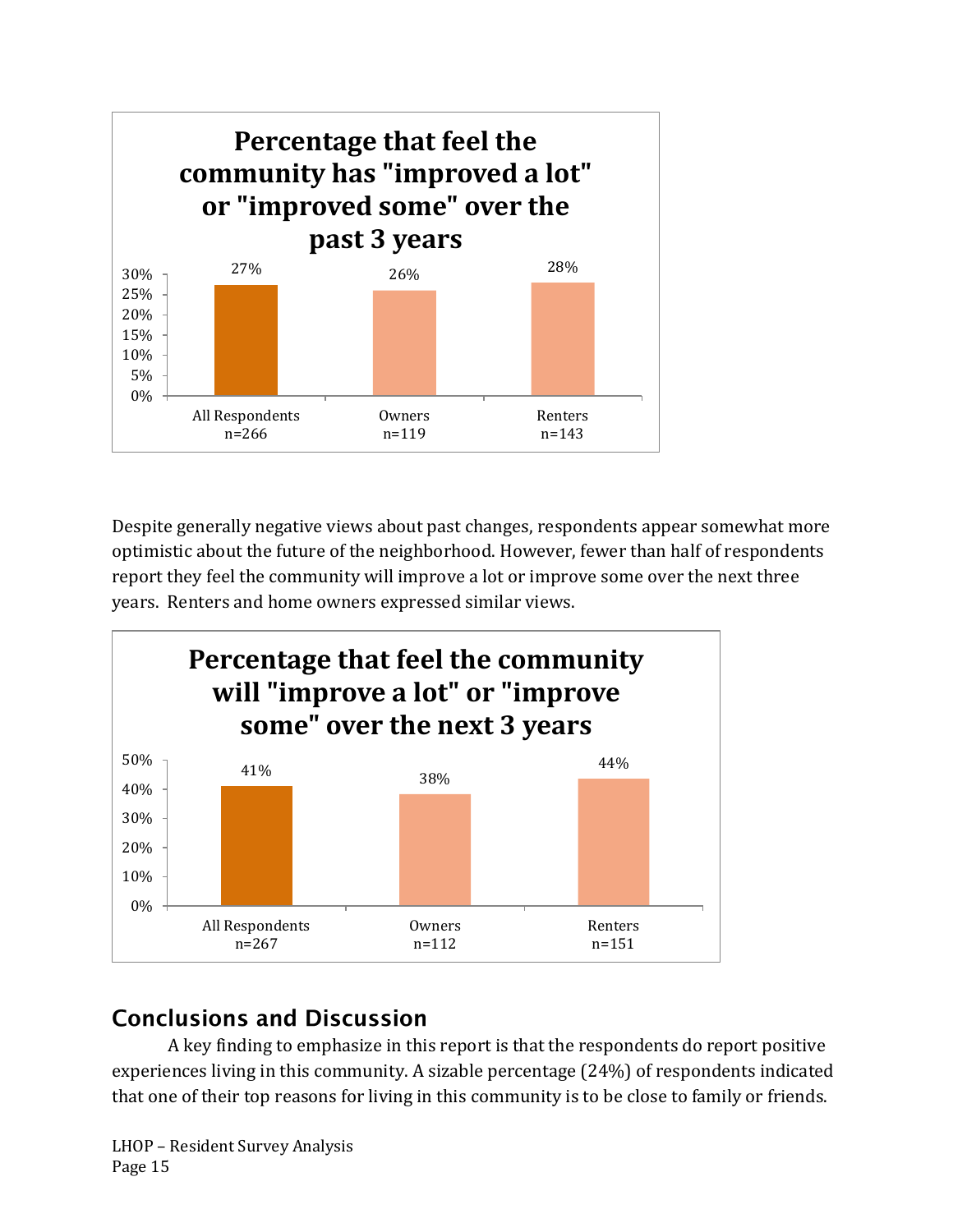This does indicate that there exists a set of core networks from which we can establish further social connectedness. It is also interesting to note that more than 60% of both owners and renters would probably recommend or definitely recommend the community to someone else as a good place to live. Furthermore, a slight majority of owners (57%) and renters (52%) state that they would willingly choose to continue living in this community. These are positive indications that respondents do feel a sense of commitment and investment in the community.

However, there are some areas where social networks, trust, and connectedness could be improved. The largest percentages of owners (47%) and renters (46%) indicate they speak to 1-3 of their neighbors regularly for only 5 minutes or more. This lack of interaction and lack of deep networks might explain why many respondents do not feel they can strongly rely on their neighbors to assist them when they need help. For instance, less than 50% of respondents think it is likely or very likely that people in the community will help them when they need a ride somewhere. When it comes to community action for the good of the community, respondents were not generally optimistic. Less than 50% of respondents agree or strongly agree that if something is wrong in the neighborhood, community members will try to fix it.

It is interesting that despite differences in education levels, length of time living in the neighborhood and the likelihood that they have children living at home, renters and home owners expressed similar views in response to most questions. The most notable exception is in response to questions concerning the likelihood that a neighbor would provide assistance in a variety of common circumstances. Renters were consistently less likely to believe that they would obtain assistance from a neighbor. Creating connections among neighbors – both home owners and renters – is essential to foster a community culture in which norms of trust and reciprocity prevail.

Respondents display much concern about the important aspects of community life, in particular safety and the physical conditions of streets, sidewalks, and public spaces in their community. Only about one third of respondents assess the cleanliness of the community to be good or very good. This suggests that investment should be made towards improving both the physical appearance of the community and public spaces. It is also clear that adopting measures to address concerns with public safety is essential if the community is to be regarded as a desirable place to live. In addition, improving the physical condition of streets, sidewalks, and public spaces and enhancing public safety might lay the groundwork towards encouraging residents to interact more often with each other, and for longer periods of time. This, in turn, would foster a stronger sense of connectedness, integration, and ultimately, trust. It is also interesting to note that when asked to assess whether these aspects of the community have changed compared to 3 years ago, respondents most frequently indicate that these aspects of community life have stayed

LHOP – Resident Survey Analysis Page 16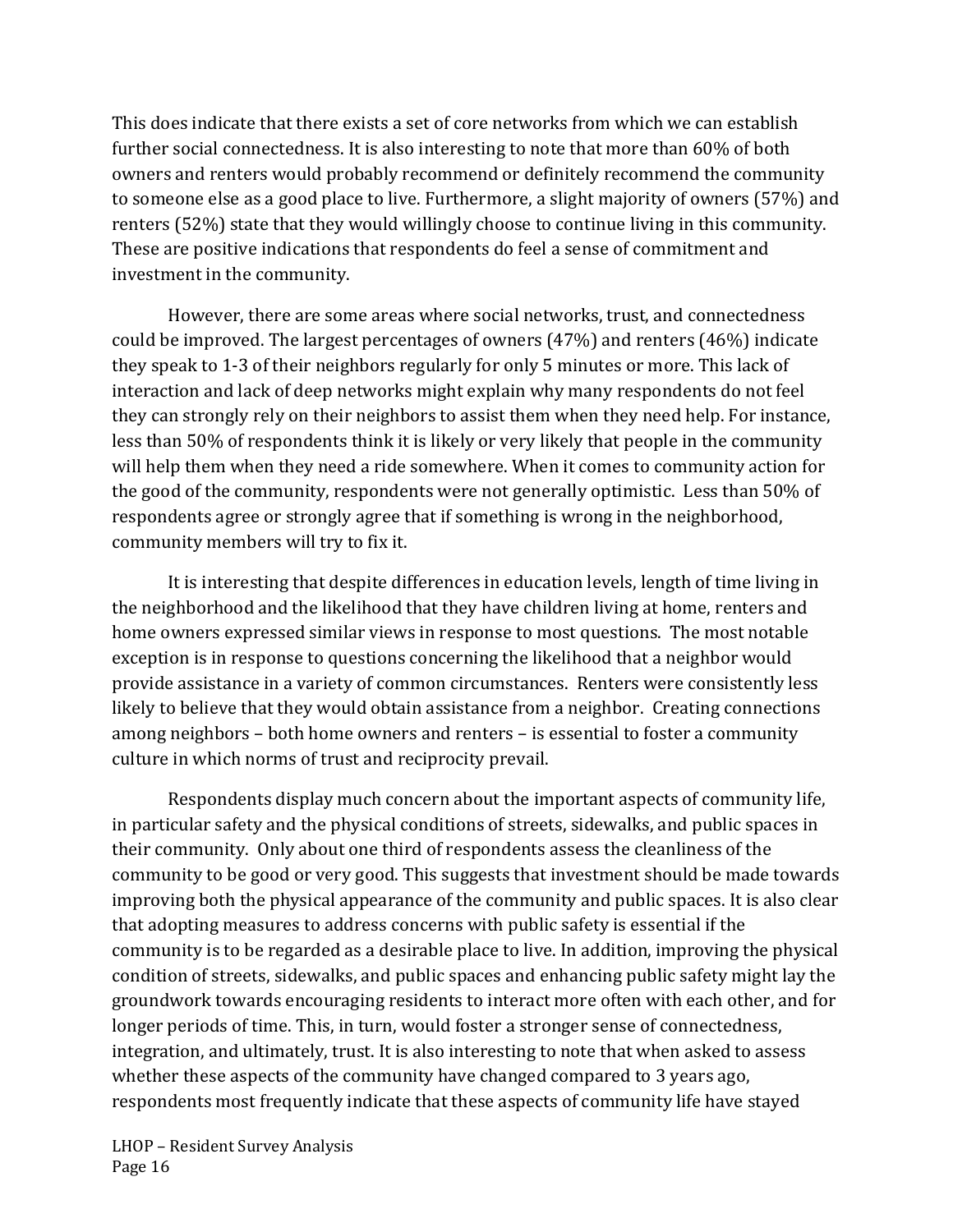about the same. Investment in improving the appearance, infrastructure and safety of the community will need to be a long term and sustained process. It will also require consistent communication with the residents to assure them that they are partners in a process of positive change.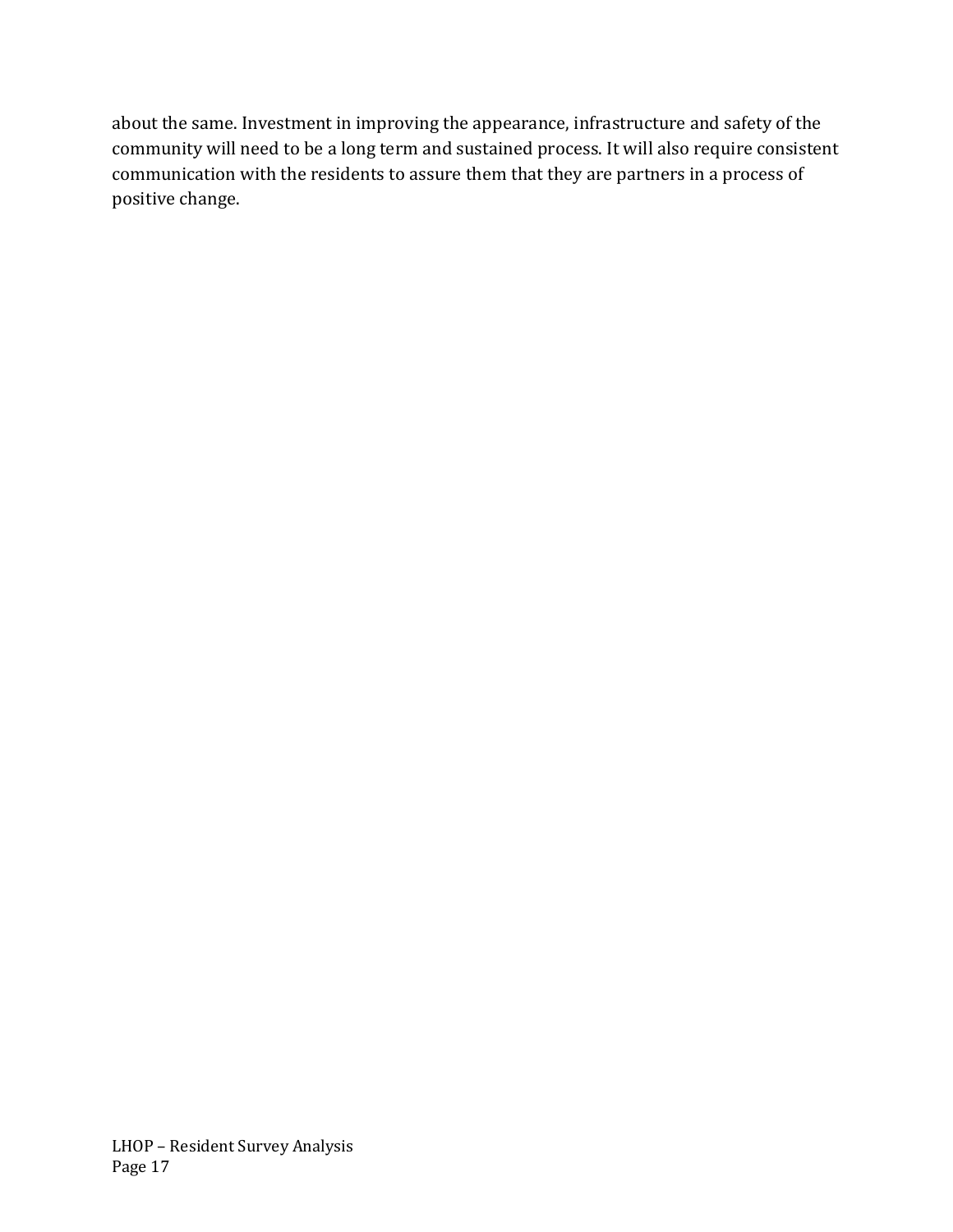### **Appendix A**

### **Survey Responses and Categorization of Responses to Open Ended Questions**

| 1. Survey taker                                                                                                                      |
|--------------------------------------------------------------------------------------------------------------------------------------|
| 2. Respondent address                                                                                                                |
|                                                                                                                                      |
| 3. Subsection of neighborhood, if appropriate                                                                                        |
|                                                                                                                                      |
| 4. How long have you lived in this community?                                                                                        |
| $\circ$ Less than 1 year – 15%                                                                                                       |
| $\circ$ 1-5 years – 32%<br>$\circ$ 6-10 years – 14%                                                                                  |
| $\circ$ 11-20 years – 15%                                                                                                            |
| $\circ$ 21-30 years – 11%                                                                                                            |
| $\circ$ More than 30 years – 13%                                                                                                     |
|                                                                                                                                      |
| 5. Which of these was the major reason you decided to live in this community?                                                        |
| $\circ$ To live near family or friends - 24%<br>$\circ$ To be close to work – 9%                                                     |
| $\circ$ Accessibility of amenities, such as community centers and stores - 8%                                                        |
| $\circ$ Proximity to public transportation – 3%                                                                                      |
| $\circ$ Schools for my children – 5%                                                                                                 |
| $\circ$ Access to job opportunities – 2%                                                                                             |
| $\circ$ Safety in the community – 3%                                                                                                 |
| $\circ$ Affordability of housing -19%                                                                                                |
| $\circ$ Born here – 8%<br>$\circ$ No choice / nowhere else to go – 5%                                                                |
| $\circ$ Something else – 14%                                                                                                         |
|                                                                                                                                      |
| 6. Please describe "something else."                                                                                                 |
| The 23 responses to question 6 included:                                                                                             |
| 9 = Housing: "Just liked the house we bought," "Know the landlord personally," "To have                                              |
| a bigger house."<br>5 = Convenience: "To be close to college (PCAD)," "To live near family or friends; Easy                          |
| access," "To be close to Doctors."                                                                                                   |
| 5 = Location: "Across the street from church," "Know the area and decided to move back                                               |
| here."                                                                                                                               |
| 4 = Neighborhood Atmosphere: "Bought a condemned house to uplift the neighborhood                                                    |
| because of the physical charm of the blocks near St. Joseph Church, "Safety in the<br>community; nice and quiet, friendly neighbors" |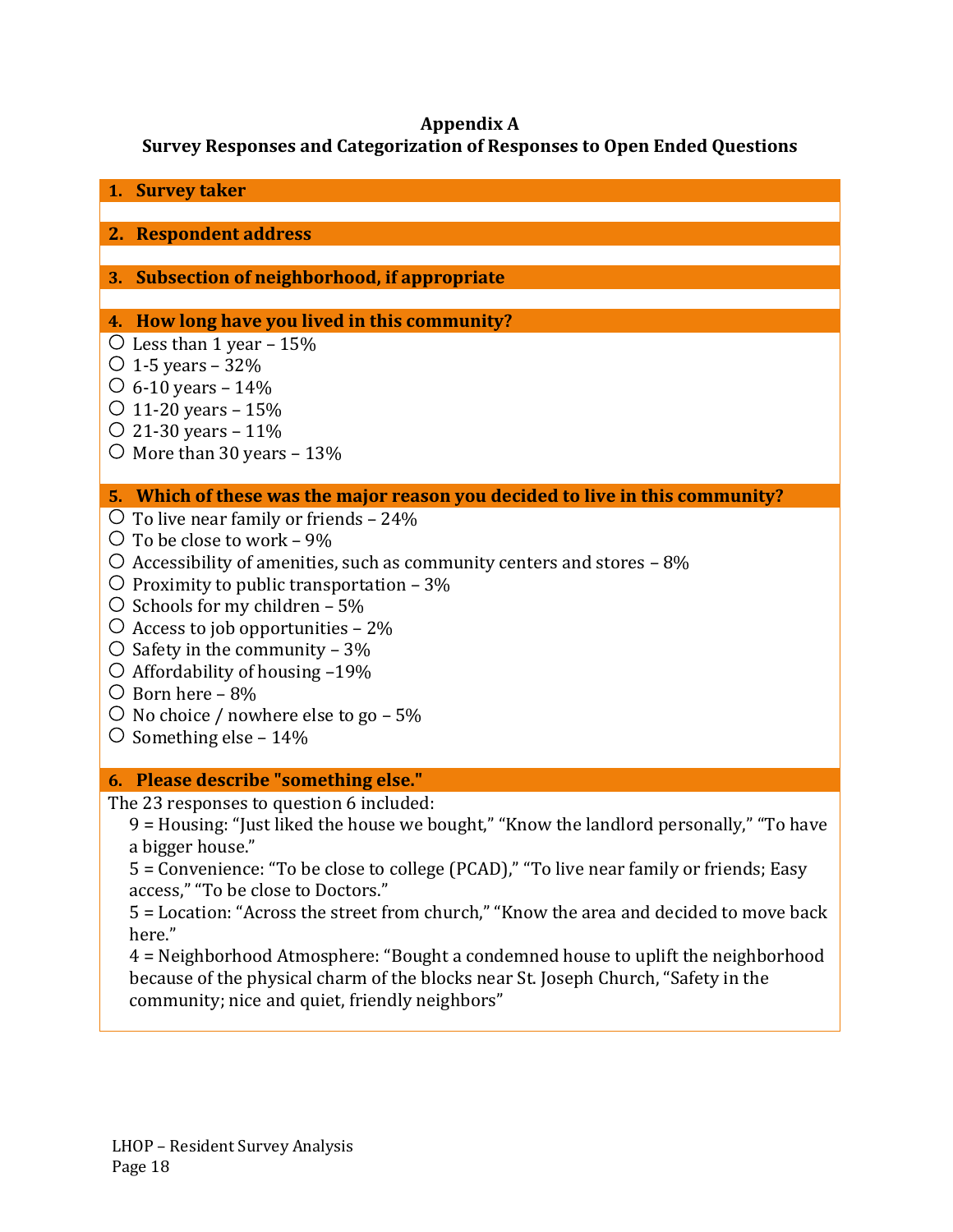#### **7. Overall, considering everything, how satisfied would you say you are living in this community?**

- $\circ$  Very satisfied 16%
- $\circ$  Satisfied 29%
- $\circ$  Somewhat satisfied 29%
- $\circ$  Somewhat dissatisfied 14%
- $\bigcirc$  Dissatisfied 6%
- $\circ$  Very dissatisfied 6%
- **8. Right now, how likely are you to recommend this community to someone else as a good place to live?**
- $\circ$  Definitely would recommend 22%
- $\circ$  Probably would recommend 43%
- $\circ$  Probably would not recommend 25%
- $\circ$  Definitely would not recommend 10%
- **9. Right now, how likely are you to recommend this community to families with children as a good place to live?**
- $\circ$  Definitely would recommend 19%
- $\circ$  Probably would recommend 38%
- $\circ$  Probably would not recommend 29%
- $\circ$  Definitely would not recommend 14%

#### **10. Are there children under the age of 18 currently living in your home?**

 $\circ$  Yes – 49%

 $\circ$  No (Skip to question 15) – 51%

#### **11. If yes, how many children under the age of 18 currently live in your home?**

Of the 139 who answered question ten "yes," 77 (55%) answered question 11. Of the 77 respondents the average number of children per household was 2.5.

#### **12. Where do your children attend school?**  $\overline{O}$  McCaskey High School (JP or East) – 21%  $\overline{\text{O}}$  Washington Elementary – 1%  $\bigcirc$  Wheatland Middle School – 5%  $\bigcirc$  Hamilton Elementary – 1%  $\bigcirc$  Hand Middle School – 10%  $\bigcirc$  Carter & MacRae Elementary – 6%  $\overline{O}$  E. R. Martin School – 1%  $\overline{O}$  King Elementary – 1%  $\bigcirc$  SDOL Cyber School – 1%  $\bigcirc$  Price Elementary – 18%  $\bigcirc$  Reynolds Middle School – 4%  $\bigcirc$  Buchannan Elementary – 0% Other SDOL: – 8% Lafayette Elementary – 8% Other Private School : – 15%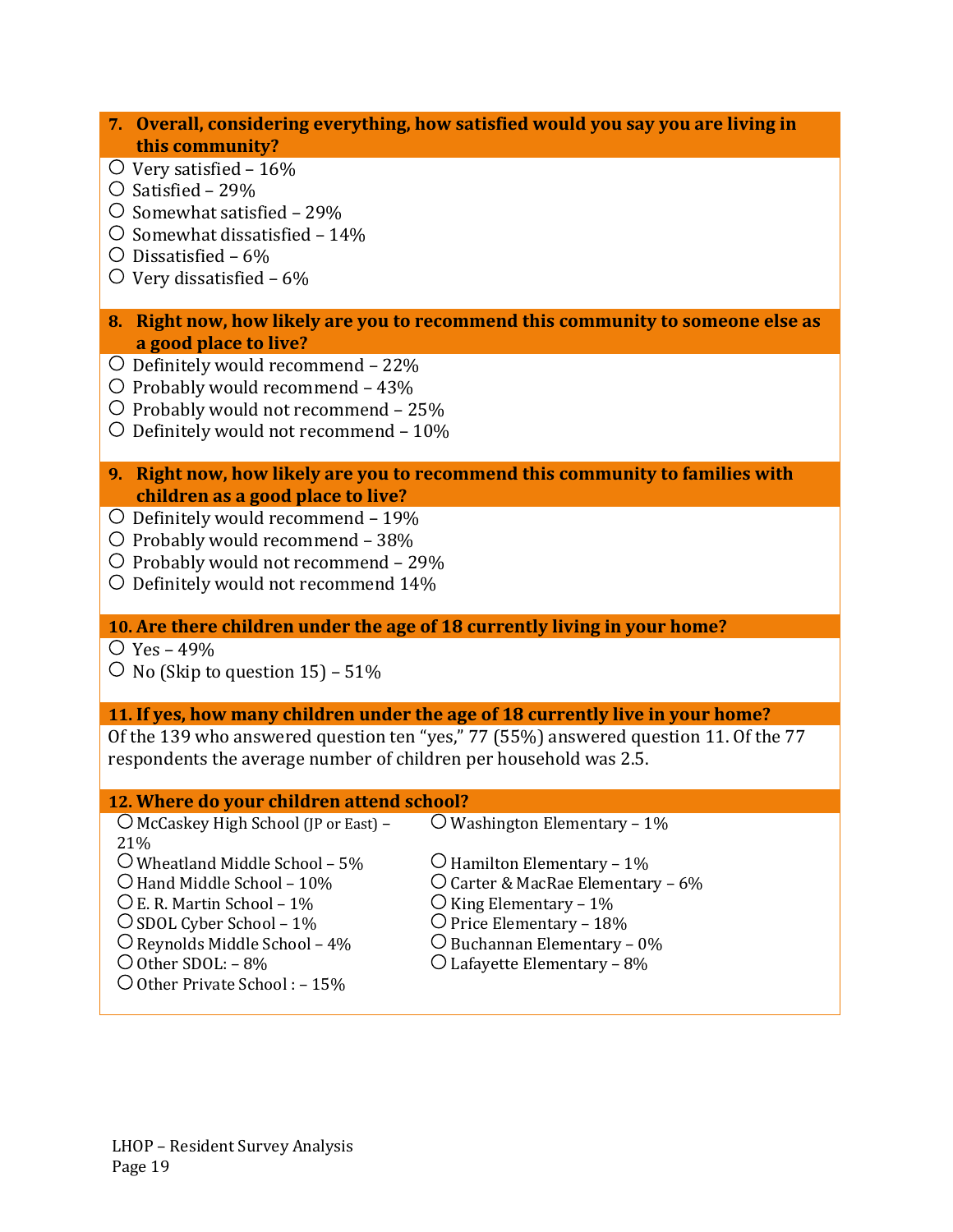#### **13. Do your children use any local recreational facilities or youth programs?**

- $\circ$  Yes 61%
- $O$  No 39%

#### **13 A. If so, which ones?**

The sixteen responses to 13A included:

- 2 = Faith based organizations
- 6 = Lancaster Rec Center
- 5 = Boys and Girls Club
- $1 = YMCA$
- 3 = In School Activities / Sports

**14. Are there any needed improvements in those facilities or programs?**

- $\bigcirc$  Yes 47%
- $O$  No 53%

#### **14 A. If so, what?**

The nine responses to 14A included:

- 2 = Staffing needs
- 1 = Community involvement
- $2$  = Funding
- 2 = Space
- 1 = Transportation
- 1 = More Programs
- **15. Right now, how likely are you to recommend this community to seniors as a good place to live?**
- $\overline{O}$  Definitely would recommend 18%
- $\circ$  Probably would recommend 33%
- $\circ$  Probably would not recommend 31%
- $\circ$  Definitely would not recommend 18%

#### **16. If you had the choice, would you continue to live in this community?**

- $\circ$  Yes 55%
- $O$  No 45%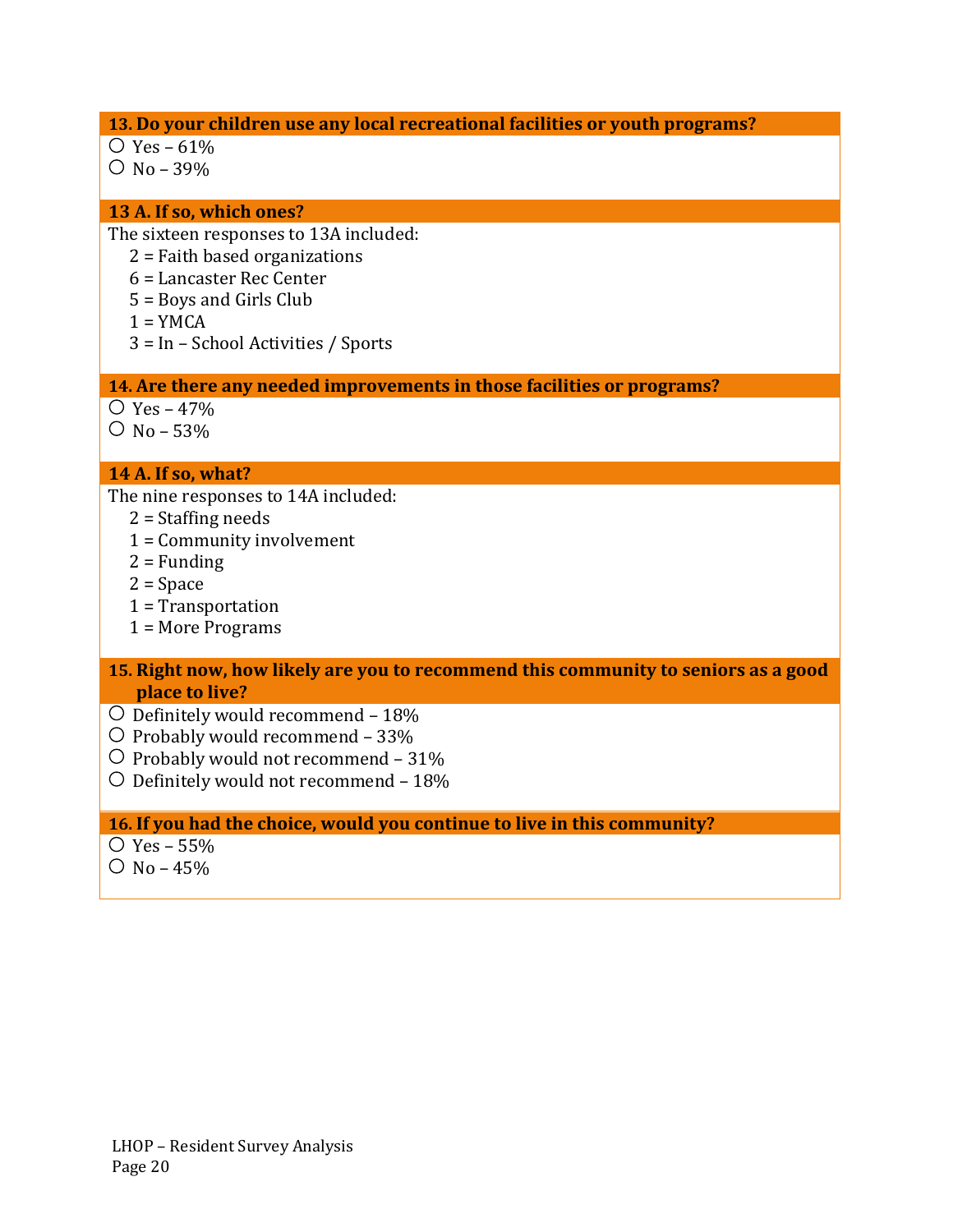#### **17. Please tell us why you feel this way.**

| 17. Please tell us why you feel this way.                                                                                                                                                                                                                                                                                                                                                                                                                                                                                                                                                                                                                                                                                                                                                                                                                                                                                                                                                                                                                                                                       |
|-----------------------------------------------------------------------------------------------------------------------------------------------------------------------------------------------------------------------------------------------------------------------------------------------------------------------------------------------------------------------------------------------------------------------------------------------------------------------------------------------------------------------------------------------------------------------------------------------------------------------------------------------------------------------------------------------------------------------------------------------------------------------------------------------------------------------------------------------------------------------------------------------------------------------------------------------------------------------------------------------------------------------------------------------------------------------------------------------------------------|
| Of the 150 who said "yes" 79 answered question 17 The most frequent answers were:<br>42 = Neighborhood Atmosphere: "I live on a good block/feels safe, I have good neighbors,"<br>"I love my home, nice neighbors, quiet neighborhood, close to everything."<br>21 = Like the people/neighbors: "Not too much traffic, quiet friendly people," "Good<br>neighbors and diverse."<br>19 = Convenience: "nice place to live, close to church," "The school are good for the kids and<br>its close to work," "Enjoy being close to shops and restaurants in town, and activities."<br>12 = Housing: "We really like our apartment but really hate our neighborhood," "It's a nice<br>place in comparison to further up W. Vine."                                                                                                                                                                                                                                                                                                                                                                                    |
| Of the 126 who said "No", 102 answered question 17. The most frequent answers were:<br>42 = Crime: "People are loud at night - trespassing - theft and vandalism of cars," "It has<br>deteriorated a lot. There is a lot of crime, where there was none at all when I moved in."<br>30 = Safety: "Due to the increased violence rate I fear for the safety of my children from time<br>to time," "There is no safe place for children to play."<br>26 = Neighborhood Atmosphere: "Too ghetto to raise children. Nothing for kids to do but<br>get in trouble," "too much noise with neighbors outside drinking and yelling."<br>24 = Neighborhood Conditions: "neighbors to be required to have an ashtray if smokers<br>because there's butts everywhere", "gross all over the street," "some rental housing nearby<br>and lack of overall care to maintain property by residents (broken window theory in<br>process)."<br>21 = Problems with people: "Landlords don't take care of their properties and a lot of the<br>people in the community don't care anymore," "bad neighbors who rent from slumlords. |
| 18. What are the things that you like hest about living in this community? Select un                                                                                                                                                                                                                                                                                                                                                                                                                                                                                                                                                                                                                                                                                                                                                                                                                                                                                                                                                                                                                            |

#### **18. What are the things that you like best about living in this community? Select up to three of the characteristics listed.**

- $\overline{O}$  My house or apartment 23%
- $\overline{\bigcirc}$  My neighbors 17%
- Distance to work 13%
- $\bigcirc$  Access to amenities 8%

### $\bigcirc$  Proximity to public transportation – 8%

- $\bigcirc$  Schools for my children 6%
- $\bigcirc$  Access to job opportunities 3%
- $\overline{\bigcirc}$  Safety in the community 5%
- $\bigcirc$  Affordability of housing 13%
- $\bigcirc$  Types of housing available 1%
- $\bigcirc$  Other 3%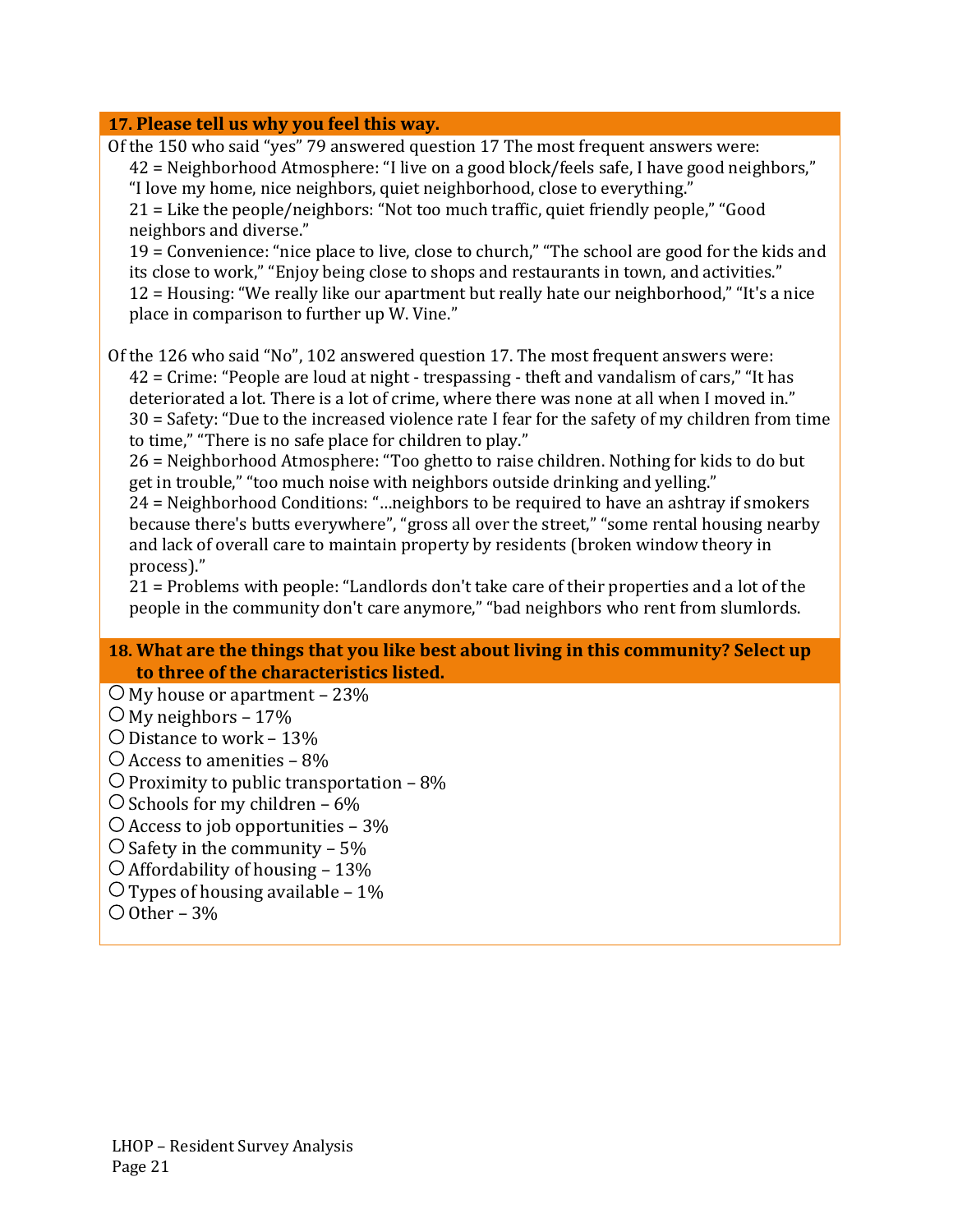#### **19. Please describe "other."**

The 24 responses to question 19 included:

8 = Neighborhood Atmosphere: "The online network of Cabbage Hill," "My neighborhood."

5 = Convenience/Location: "Close to my church," "Proximity to school."

3 = Family: "My family lives nearby."

3 = Religious community: "Christian environment."

#### **20. What are the things that you like least about living in this community? Select up to three of the characteristics listed.**

- $\bigcirc$  My house or apartment 5%
- $\bigcirc$  My neighbors 14%
- $\bigcirc$  Distance to work 5%
- $\bigcirc$  Access to amenities 3%
- $\bigcirc$  Proximity to public transportation 4%
- $\bigcirc$  Schools for my children 9%
- $\bigcirc$  Access to job opportunities 7%
- $\bigcirc$  Safety in the community 27%
- $\bigcirc$  Affordability of housing 7%
- $\overline{O}$  Types of housing available 8%
- $\bigcirc$  Other 11%

#### **21. Please describe "other."**

The 65 responses to question 21 included:

35 = Neighborhood Condition: "trash, noise, condemned houses," "Lack of stores, lack of action by police, properties not kept up", "parking": "1) very loud at night 2) parking very challenging," "Parking and trash."

21 = Neighborhood Atmosphere: "People don't care. Kids are out till all hours. Very dirty looking. No respect for others property," "Noise and loud music and cars speeding."

#### **22. What is the best place in this community?**

The 221 responses to question 22 included:

- 44 = Outside the area: "Manor shopping center," "Lancaster Square," "Central Market."
- 37 = Housing: "My house," "My home."
- $24 =$  Parks

23 = Location: "700 block of Poplar St.," "400 Block of W. Vine St.," "My block - 400 St. Joseph Street."

21 = Church: "St. Joseph Church," "San Juan Baptista,"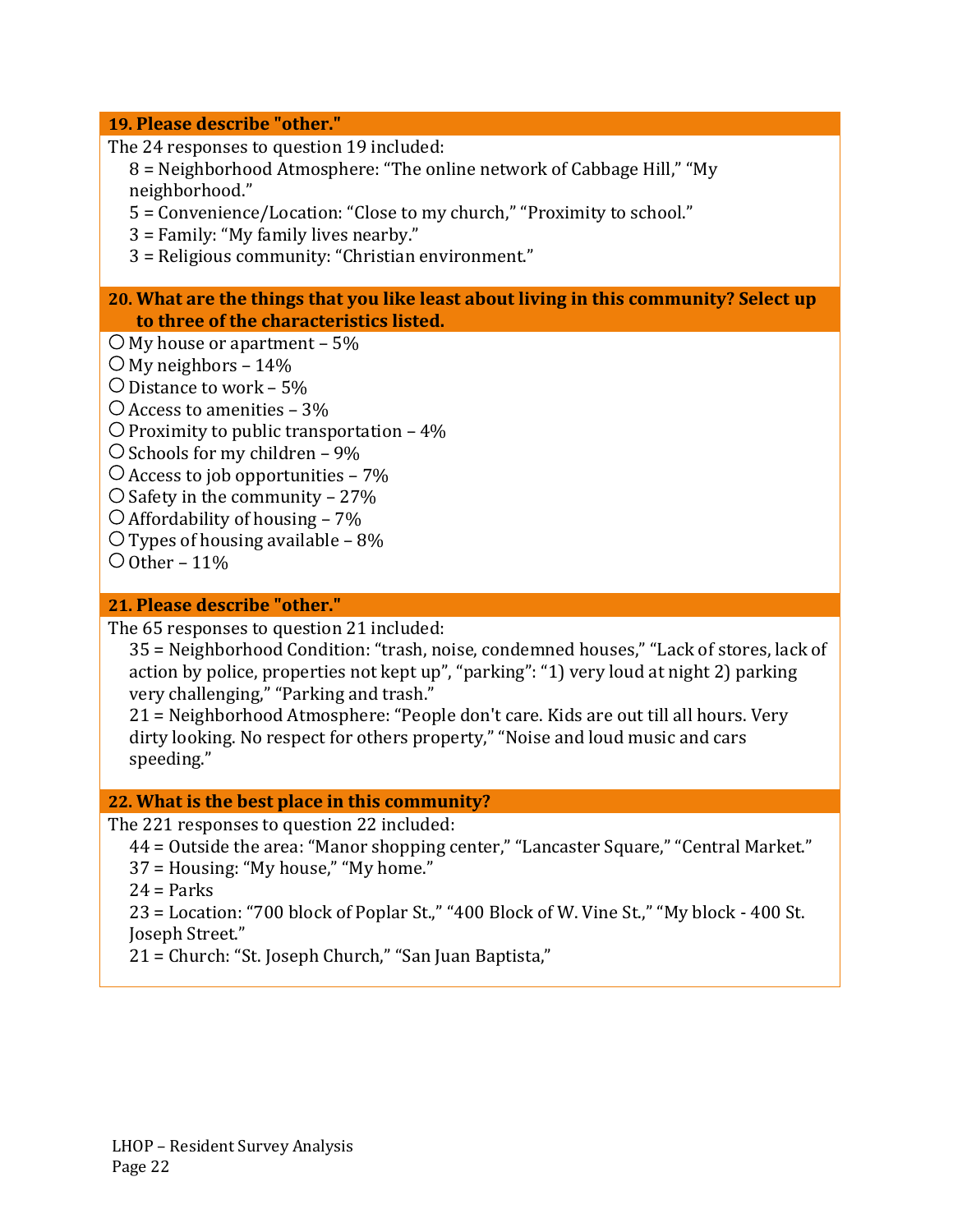#### **23. What is the worst place in this community?**

The 209 responses to question 23 included:

37 = Locations: "Parks, because of the drugs. Younger generation use parks for drugs", "High St. and Strawberry and Vine intersection," "500 blocks of St. Joseph and High Streets."

16 = Manor Street 6 = Water Street 6 = High Street

#### **24. With how many of your neighbors do you speak regularly for 5 minutes or more?**

- $\overline{O}$  None (14%)  $01 - 3 (46\%)$  $\bigcirc$  4—6 (23%)
- $O$  7—9 (7%)
- $\circ$  10 or more (10%)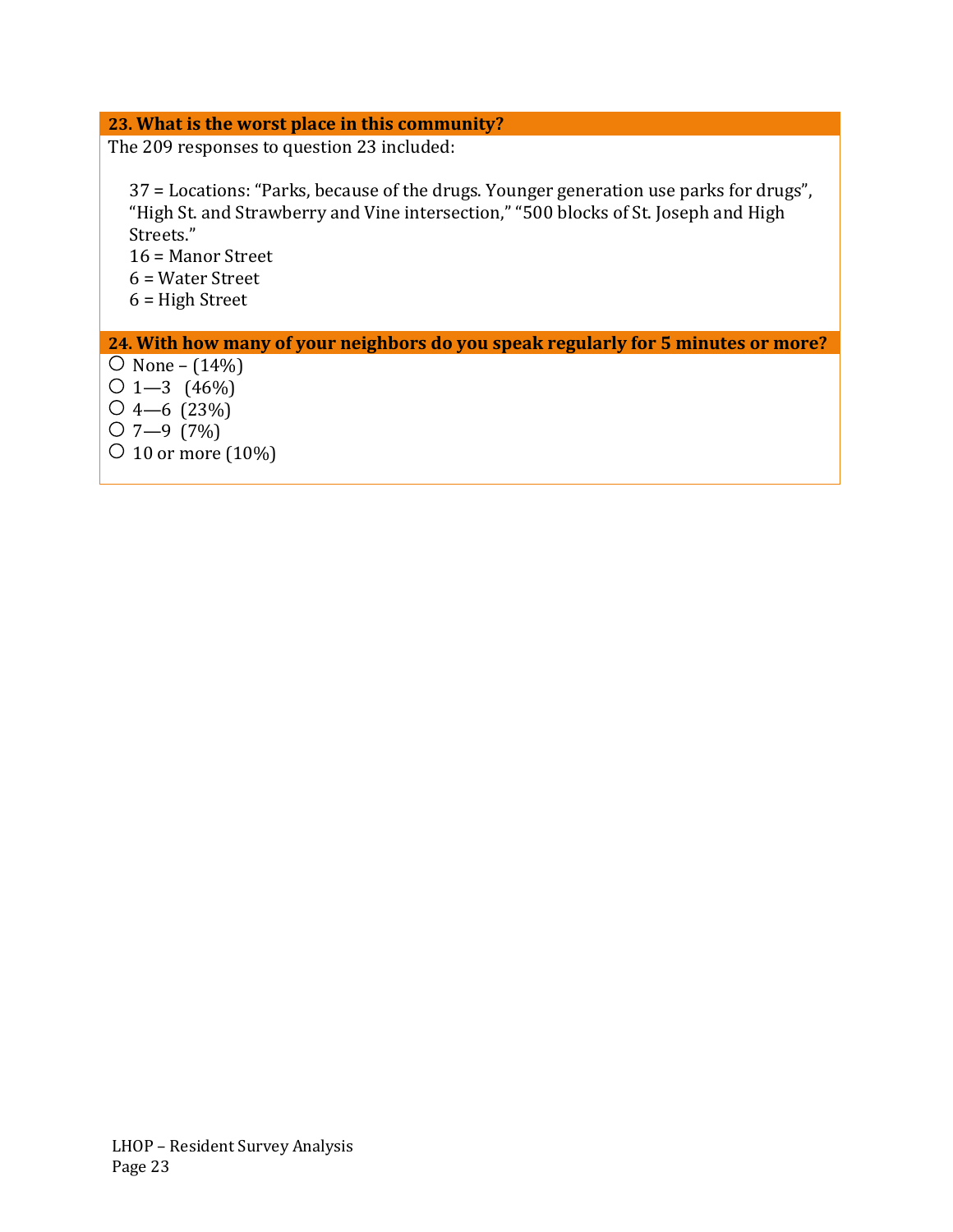| TOHOWING SITUATIONS?                                                                    |                |        |                    |                              |                         |
|-----------------------------------------------------------------------------------------|----------------|--------|--------------------|------------------------------|-------------------------|
|                                                                                         | Very<br>likely | Likely | Somewhat<br>likely | <b>Not</b><br>very<br>likely | Not at<br>all<br>likely |
| You needed a ride<br>somewhere                                                          | 22%            | 18%    | 23%                | 21%                          | 16%                     |
| A package was delivered<br>when you were not at<br>home and it needed to be<br>accepted | 28%            | 22%    | 22%                | 14%                          | 14%                     |
| You needed a favor, such<br>as picking up mail or<br>borrowing a tool                   | 32%            | 28%    | 19%                | 11%                          | 10%                     |
| You needed someone to<br>watch your home when<br>you were away                          | 30%            | 21%    | 18%                | 14%                          | 17%                     |
| An elderly neighbor<br>needed someone to<br>periodically check on him<br>or her         | 28%            | 27%    | 21%                | 14%                          | 10%                     |
| A neighbor needed<br>someone to take care of a<br>child in an emergency                 | 27%            | 23%    | 22%                | 12%                          | 16%                     |

**25. How likely do you think it is that people in this community would help out in the following situations?**

#### **26. If something is wrong in my neighborhood, I know that the people who live here will try to fix it.**

- 5 (Strongly agree) 15%
- $\bigcirc$  4 (Agree) 29%
- 3 (Neither agree/disagree) 34%
- $\overline{O}$  2 (Disagree) 13%
- $\circ$  1 (Strongly disagree) 9%

### **27. Do you currently rent your home or do you own it?**

- $\overline{O}$  Own 43%
- $\circ$  Rent 54%
- $\circ$  Neither; I live with a friend or relative 3%
	- If Q27 is answered with **Option 1 "Own,"** then Skip **to Q37**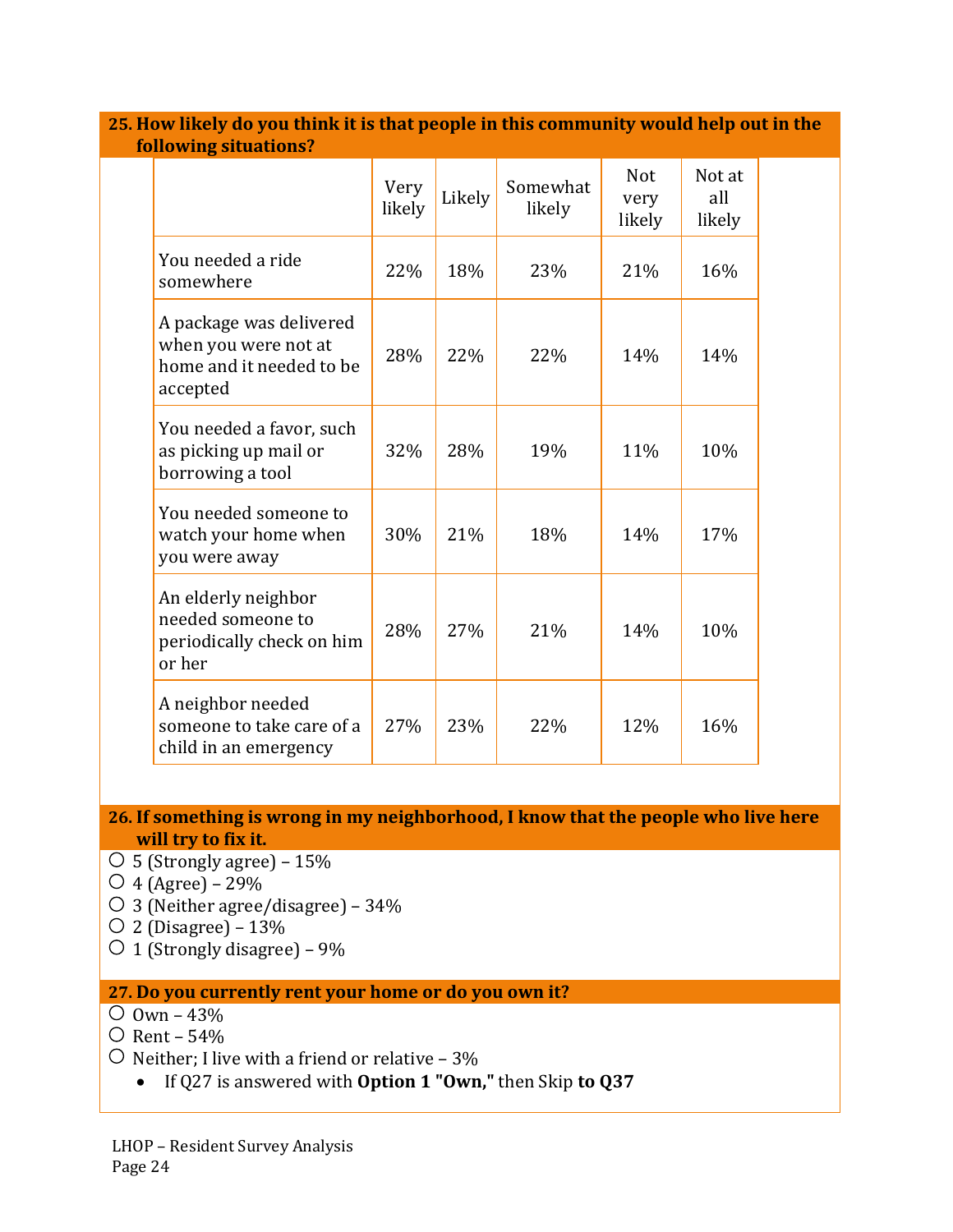**28. Would you consider buying a home in this community?**

 $\bigcirc$  Yes – 42%

 $\bigcirc$  No – 58%

- If Q28 is answered with **Option 1 "Yes,"** continue to Q29 and answer **questions 29, 30, 31.**
- If Q28 is answered with **Option 2 "No,"** then Skip to **Q33 and continue.**
- **29. Which of these factors are reasons you have not yet bought a home in this community? Check all that apply.**
- $\circ$  Houses that are available in the community 15%
- $\bigcirc$  Physical conditions in the community 8%
- $\overline{O}$  Crime or other safety issues 16%
- $\bigcirc$  Quality of public services and/or schools 3%
- $\circ$  Convenience to work, school, and/or shopping 4%
- $\bigcirc$  My personal financial situation 37%
- $\circ$  State of the economy 10%
- $\circ$  Something else 7%

#### **30. Please describe "something else."**

The 24 responses to question 30 included:

- 7 = Affordability: "Houses need to be reasonable \$," "Price and place."
- 5 = Prefer renting

5 = Prefer to purchase elsewhere: "Interested in a more rural setting," "Would want my home to be a fresh start in a new area."

- **31. Of the factors you have chosen, which one would you say is the primary reason you have not yet bought a home in this community?**
- $\circ$  Houses that are available in this community 6%
- $\circ$  Physical conditions in this community 6%
- $\circ$  Crime or other safety issues 16%
- $\circ$  Quality of public services and/or schools 1%
- $\circ$  Convenience to work, school, and/or shopping 1%
- $\circ$  My personal financial situation 54%
- $\circ$  State of the economy 10%
- $\circ$  Something else 6%

#### **32. Please describe "something else."**

The 6 responses were:

3 = Affordability: "Need money to fix the houses up or the purchase prices is too much," "Renting to own."

2 = Miscellaneous: "Drugs and alcohol."

1 = Convenience/Location: "It is pretty convenient to me to live in the parsonage because I'm close to the church and to the community center where I work."

**If you answered questions 29-31, skip to Question 37**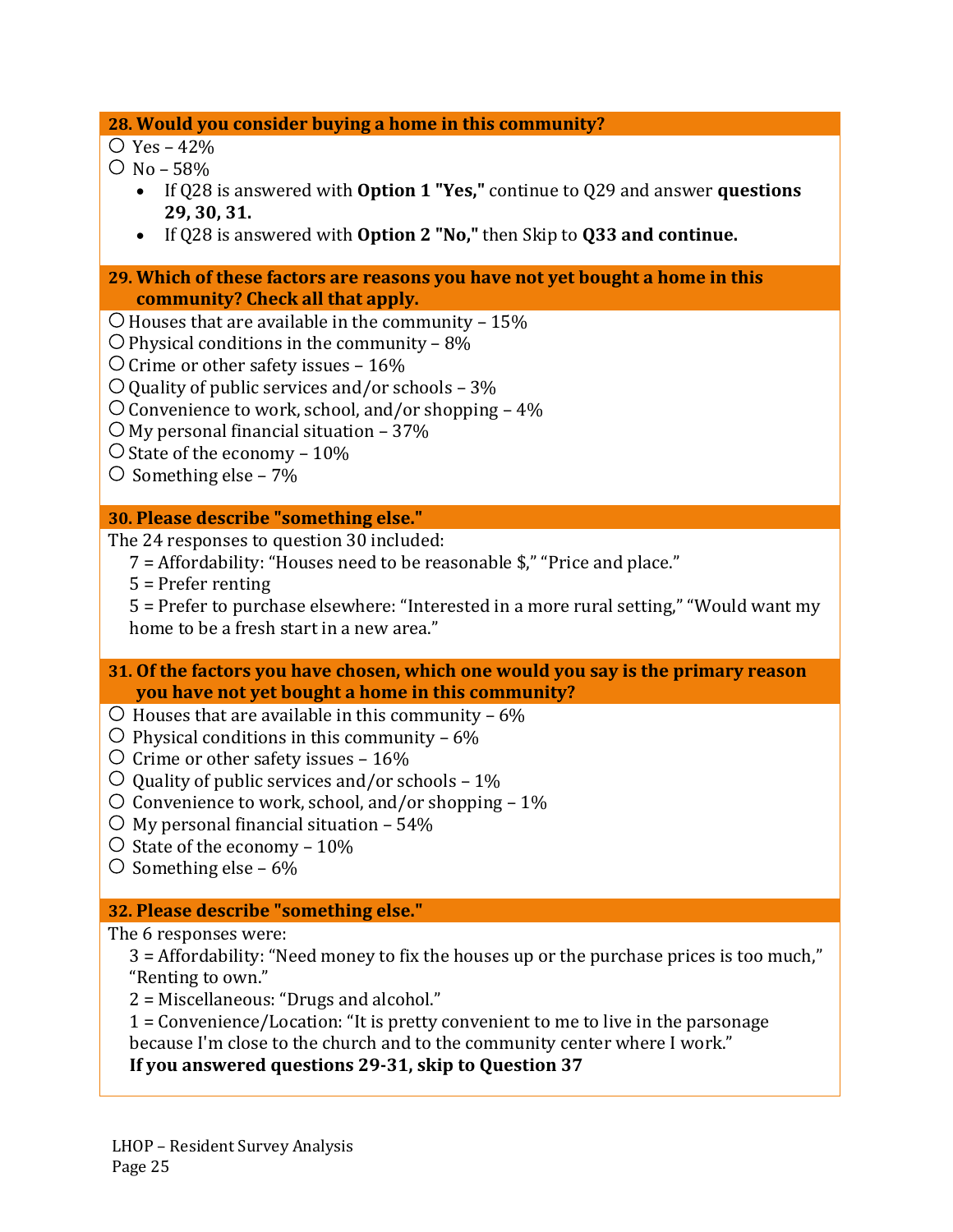- **33. Which of the factors are reasons you would not consider buying a home in this community? Check all that apply.**
- $\bigcirc$  Houses that are available in the community 7%
- $\circ$  Physical conditions in the community 16%
- $\overline{O}$  Crime or other safety issues 27%
- $\bigcirc$  Quality of public services and/or schools 7%
- $\circ$  Convenience to work, school, and/or shopping 2%
- $\bigcirc$  My personal financial situation 20%
- $\bigcirc$  State of the economy 11%
- $\circ$  Something else 10%

#### **34. Please describe "something else."**

The 6 responses were:

- 4 = Affordability: "Borrowing is not easy in this economy-perhaps it's too hard, bank standards too rigorous to individuals/prospective homeowners," "Social security is not enough to buy or rent on my own," "Renting to own," "I'm interested in being a 1st time buyer but need assistance, please contact me."
- 2 = Miscellaneous: "School," "Just moved here."
- **35. Of the factors you have chosen, which one would you say is the primary reason you would not consider buying a home in this community?**
- $\circ$  Houses that are available in this community 7%
- $\circ$  Physical conditions in the community 7%
- $\circ$  Crime or other safety issues 44%
- $\circ$  Quality of public services and/or schools 1%
- $\circ$  Convenience to work, school, and/or shopping 1%
- $\circ$  My personal financial situation 24%
- $\circ$  State of the economy 8%
- $\circ$  Something else 8%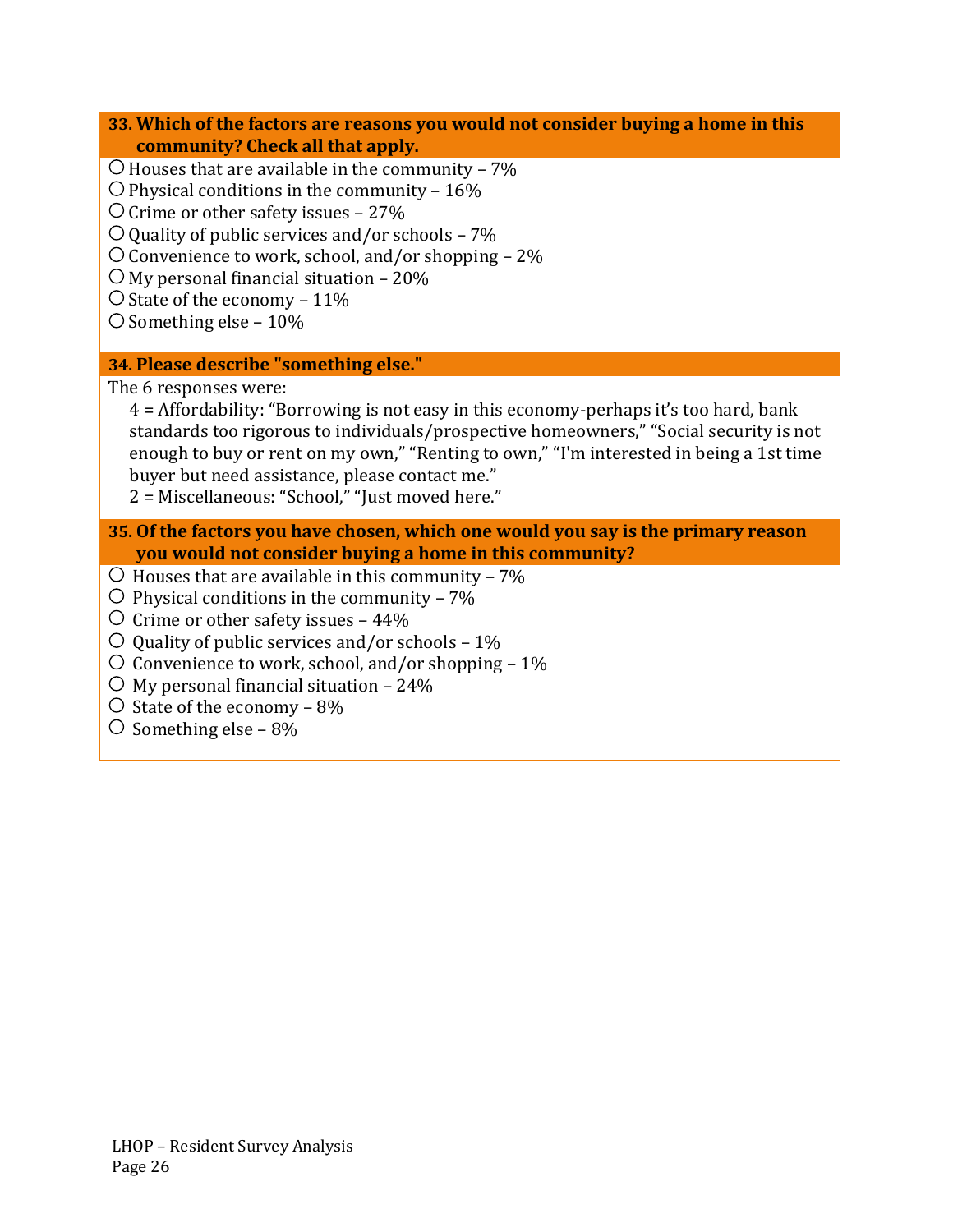#### **36. Please describe "something else."**

The 10 responses were:

- 4 = Prefer renting: "Don't want to own a home, I like to rent."
- 2 = Crime/Safety: "This area needs to be watched by police as sometimes we hear shooting at night," "too much drugs are not good for children to see."
- 2 = Prefer elsewhere: "Want a big yard for growing my own food."
- 1 = Housing: "Houses are very old."
- 1 = Transportation: "Transportation accessibility."

#### **37. Is your home large enough for your family? If not, how much larger a home do you need?**

- $\bigcirc$  Yes 95%
- $O$  No 5%

The 6 responses from those who said they needed a larger home were:

- $6 =$ More bedrooms
- 1 = Bathroom on main floor

#### **38. Does your home need any repairs or upgrades? If so, what repairs or upgrades?**

- $\circ$  Yes 75%
- $O$  No 25%
- The responses from those who needed repairs or upgrades were:
	- 6 = Bathroom
	- 6 = Walls/Ceilings/Paint
	- 4 = Basement
	- $4 =$ Windows
	- $4$  = Kitchen
	- $4 = Root$
	- $4 =$  porch/deck, yard
	- $4 =$  carpet/flooring
	- 4 = heating/air-conditioning

#### **39. What is your level of education?**

- $\circ$  Less than a high school diploma 12%
- $\circ$  High school diploma or GED 36%
- $\circ$  Some college or advanced training 35%
- $\bigcirc$  Bachelor's degree 12%
- $\circ$  Advanced degree 5%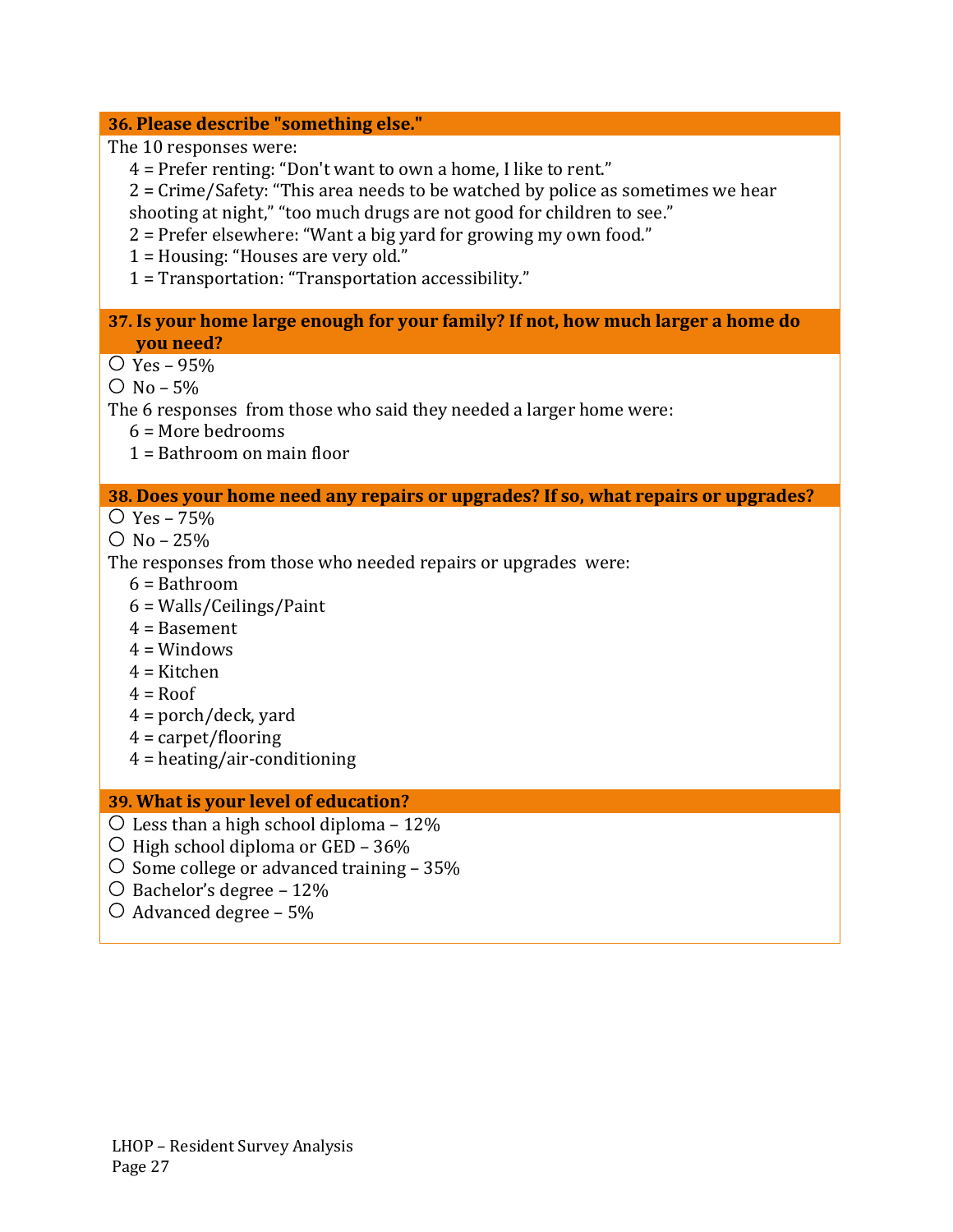# **40. How would you rate each of the following aspects of this community?**

|                                                                                    | Very<br>good | Good | Fair | Poor | Very<br>poor |
|------------------------------------------------------------------------------------|--------------|------|------|------|--------------|
| Cleanliness of the community                                                       | 12%          | 23%  | 36%  | 19%  | 10%          |
| Physical condition of homes in the<br>community                                    | 8%           | 29%  | 40%  | 17%  | 6%           |
| Physical condition of streets,<br>sidewalks, and public spaces in the<br>community | 6%           | 19%  | 42%  | 23%  | 10%          |
| Safety in the community                                                            | 8%           | 21%  | 31%  | 24%  | 16%          |
| Friendliness of neighbors in the<br>community                                      | 18%          | 34%  | 35%  | 10%  | 3%           |
| Quality of public services in the<br>community                                     | 12%          | 33%  | 37%  | 13%  | 5%           |
| Variety of goods and services<br>available for purchase in the<br>community        | 16%          | 29%  | 36%  | 14%  | 5%           |
| Access to transportation                                                           | 21%          | 46%  | 26%  | 4%   | 3%           |
| Access to employment centers                                                       | 11%          | 31%  | 39%  | 12%  | 7%           |
| Affordability of homes or<br>apartments in the community                           | 15%          | 26%  | 39%  | 14%  | 6%           |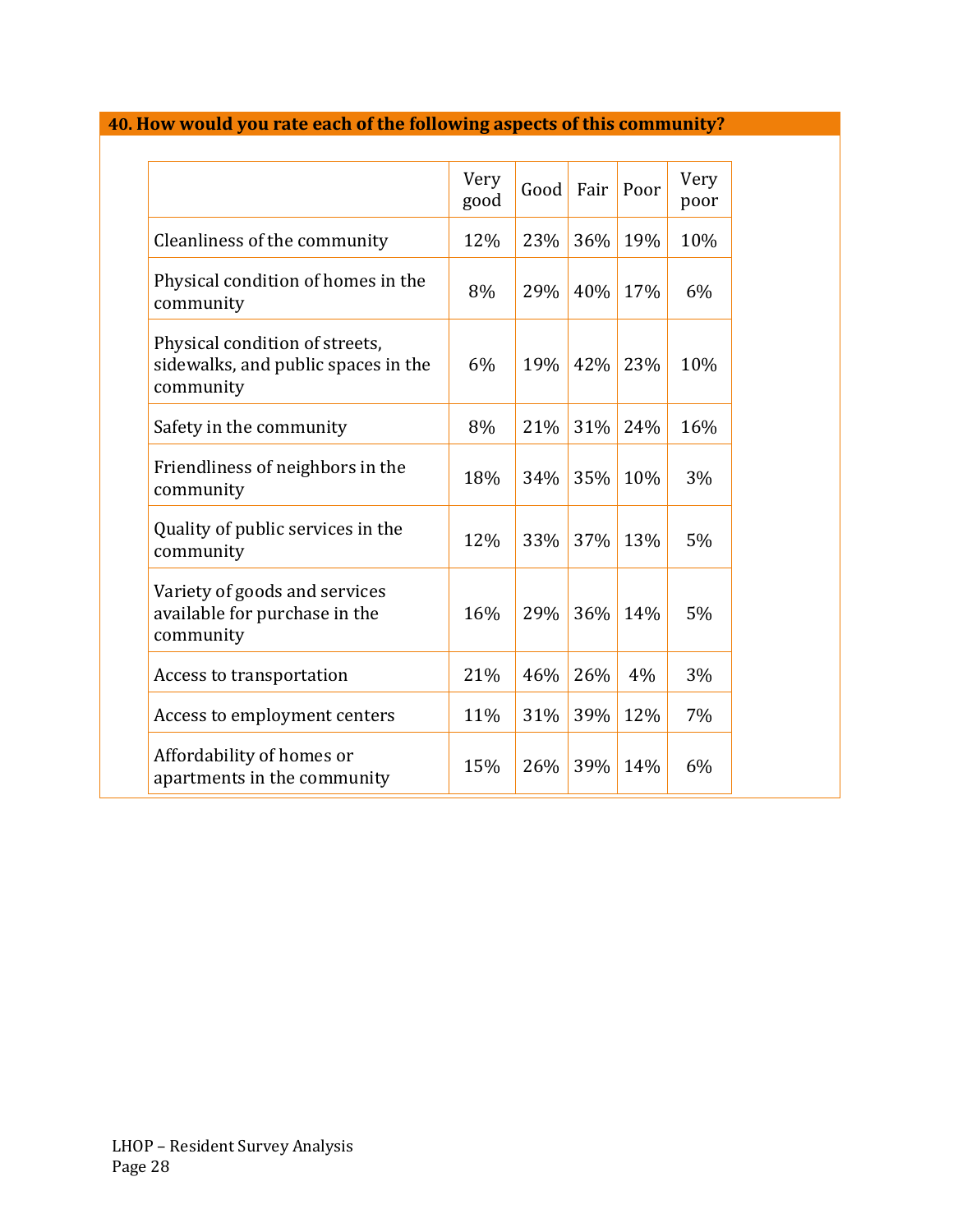**41. Compared to three years ago, how has this community changed overall?**

- $\circ$  Improved a lot 9%
- $\circ$  Improved some 19%
- $\circ$  Stayed about the same 36%
- $\circ$  Declined some 21%
- $\circ$  Declined a lot 15%

#### **42. Please describe why you feel this way.**

The 162 responses to question 42 included:

47 = Crime: "Crime is still an issue in a lot of streets," "More crime, less police presence." 20 = Housing: "more condemned houses. Houses in worse condition," "Housing has improved," "Homes not taken care of."

19 = Neighborhood Conditions: "Need more stop signs, more cop patrols, cameras that actually work," "the neighborhood is a mess always dirty and a bunch of drunks around." 18 = Safety: "The safety has decreased, the fixing of the city such as city repairs has been delayed a lot," "Feel a little safer in my community."

15 = No change: "Been here all my life does not feel like anything has changed," "Never notice anything to make improvements

in the area."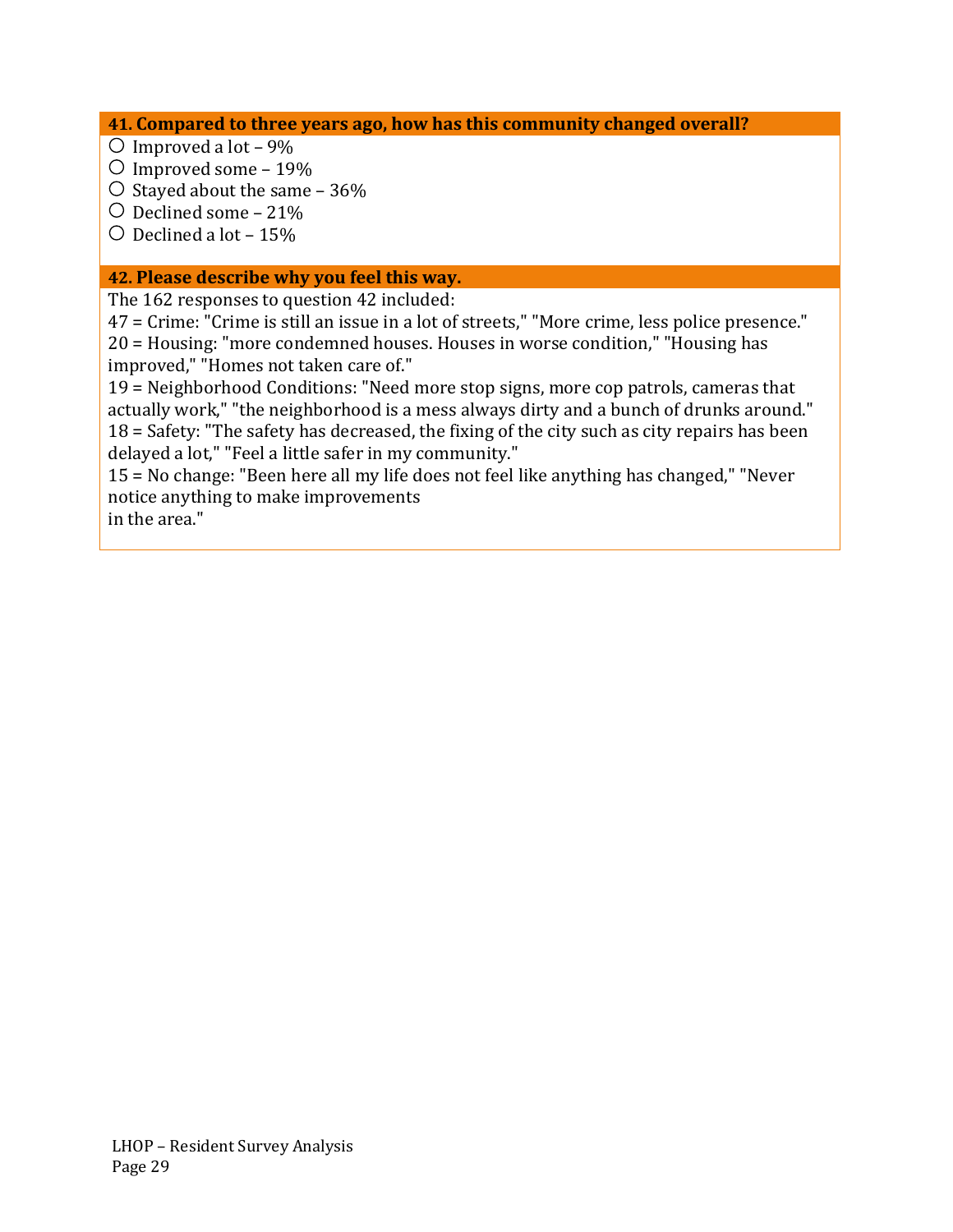|                                                                                       | Improved<br>a lot | Improved<br>some | Stayed<br>about<br>the<br>same | Declined<br>some | Declined a lot |
|---------------------------------------------------------------------------------------|-------------------|------------------|--------------------------------|------------------|----------------|
| Cleanliness of the<br>community                                                       | 9%                | 17%              | 44%                            | 22%              | 8%             |
| Physical condition of<br>homes in the community                                       | 7%                | 18%              | 48%                            | 22%              | 5%             |
| Physical condition of<br>streets, sidewalks, and<br>public spaces in the<br>community | 7%                | 15%              | 46%                            | 25%              | 7%             |
| Safety in the community                                                               | 6%                | 11%              | 36%                            | 29%              | 18%            |
| Friendliness of neighbors<br>in the community                                         | 11%               | 23%              | 51%                            | 11%              | 4%             |
| Quality of public services<br>in the community                                        | 9%                | 19%              | 60%                            | 9%               | 3%             |
| Variety of goods and<br>services available for<br>purchase in the<br>community        | 8%                | 25%              | 57%                            | 7%               | 3%             |
| Access to transportation                                                              | 13%               | 16%              | 63%                            | 4%               | 4%             |
| Access to employment<br>centers                                                       | 8%                | 17%              | 61%                            | 9%               | 5%             |
| Affordability of homes or<br>apartments in the<br>community                           | 8%                | 12%              | 56%                            | 16%              | 8%             |

**43. Compared to three years ago, how would you say each of the following aspects of this community has changed?**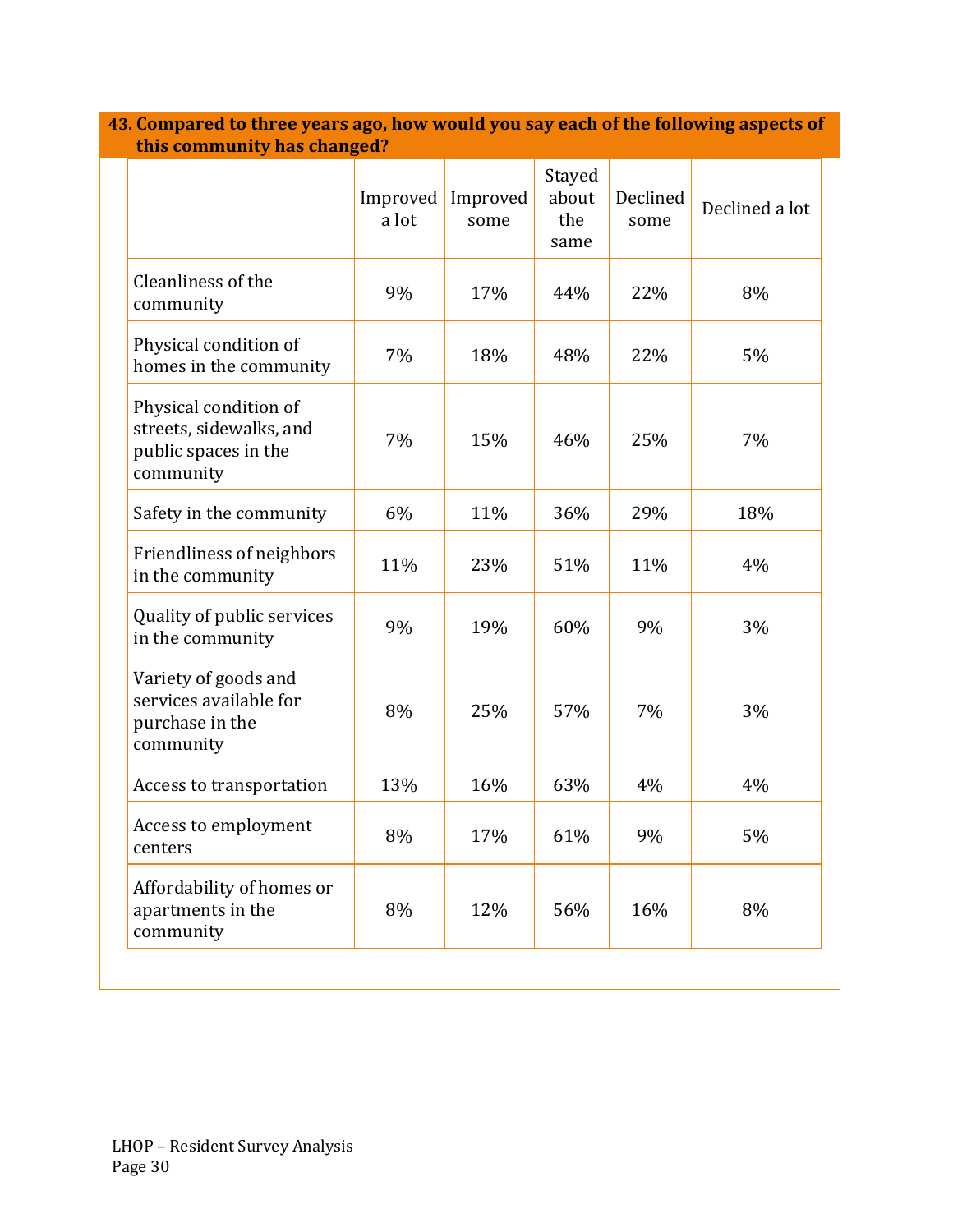#### **44. Please tell us why you feel this way.**

The 85 responses to question 44 included:

17 = Neighborhood Conditions: "Garbage/trash noted in common areas however, greater sense of community," "Stores have improved, streets have gotten worse." 9 = Crime: "The crime rate has raised and I don't feel safe here," "Take a walk at night /self-evident."

8 = Housing: "Landlords charge too much for some rental properties," "Overall enjoy living in the city. Housing, roads and safety continue to be issues (problems)."

8 = No Change: "The mayor we have now only does work repairs in the city, what about the West end, South end of city fixing things up?" "Noticed no big changes."

#### **45. Thinking about the next three years, how would you say this community is likely to change?**

- $\circ$  Improve a lot 11%
- $\circ$  Improve some 30%
- $\circ$  Stay about the same 34%
- $\circ$  Decline some 15%
- $\circ$  Decline a lot 10%

#### **46. Please tell us why you feel this way.**

The 152 responses to question 46 included:

25 = No Change: "Because I have been here for 9 years and nothing has changed," "Nothing is being done to change it."

19 = Neighborhood Conditions: "If there is no grant the neighborhood will stay the same way, cause no one is going to pay to make the neighborhood look better," "Upkeep to houses and apartments will need to be maintained, I cannot see some of it being done." 16 = People: "People who care have mostly moved out," "Lots of good people with lots of energy," "I am hopeful about these meetings and the impact of neighbors gathering." 14 = Neighborhood Atmosphere: "Neighborhood awareness has increased," "Neighborhood awareness has increased."